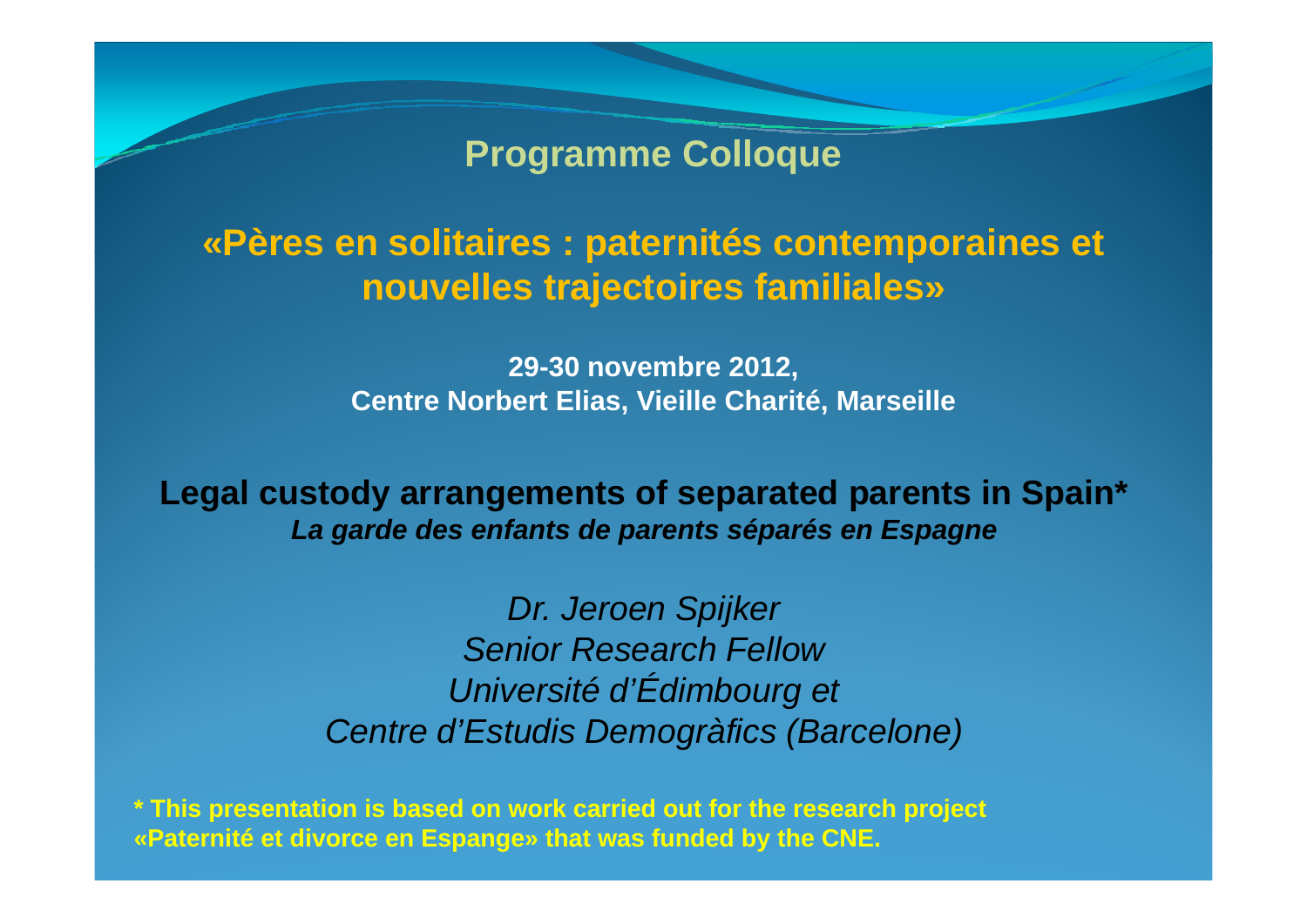#### **Content**

1. Brief Introduction:

- **Changing divorce legislation in Spain**
- 2. Data sources
- 3. Results
	- Overview of divorce trends 1981/96-2011
	- Current levels of custody arrangements (2007-2010)
- 4. Conclusion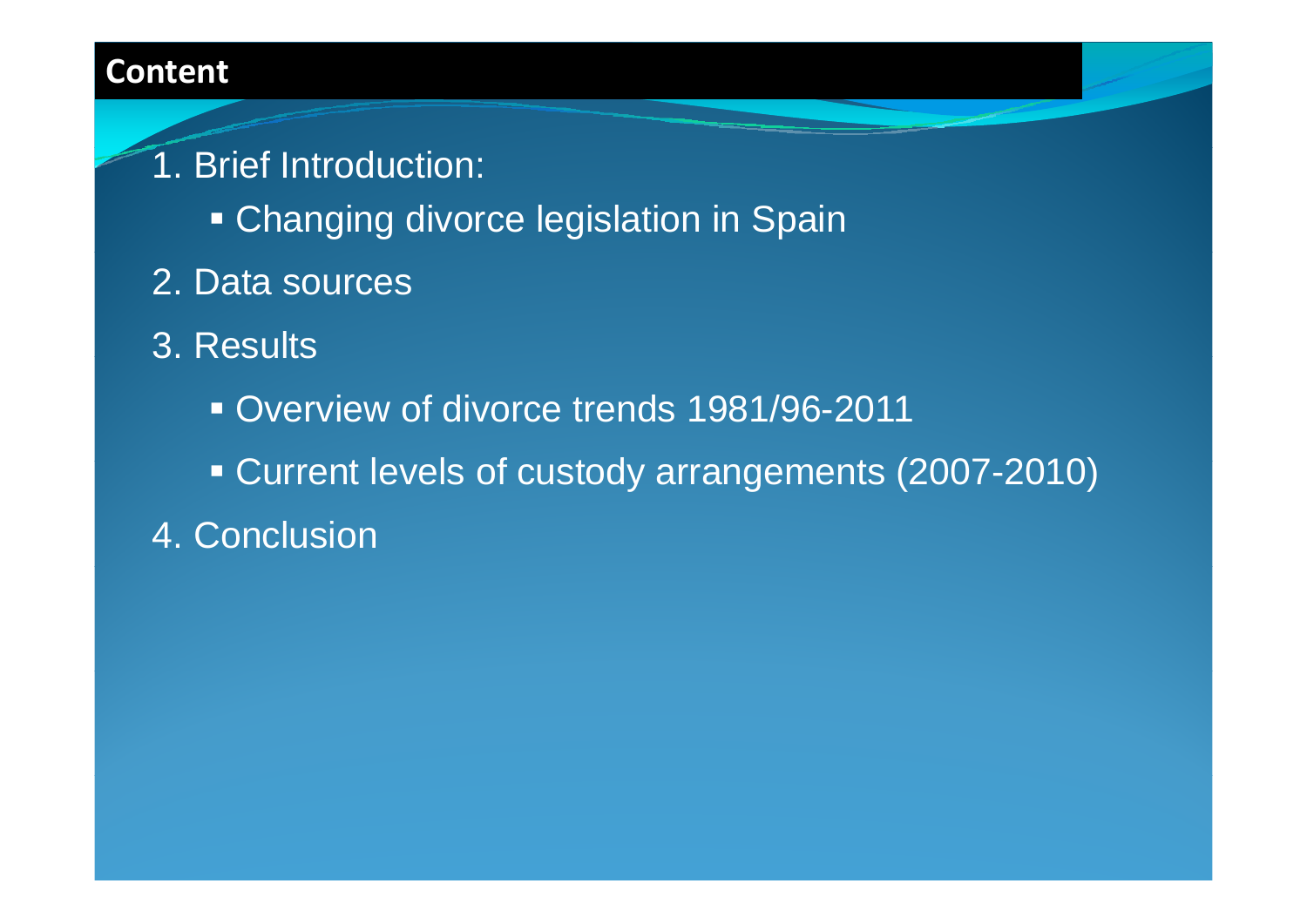# **1. Brief Introduction**

#### **Some context: marriage, divorce and fertility indicators since 1960 in Spain**

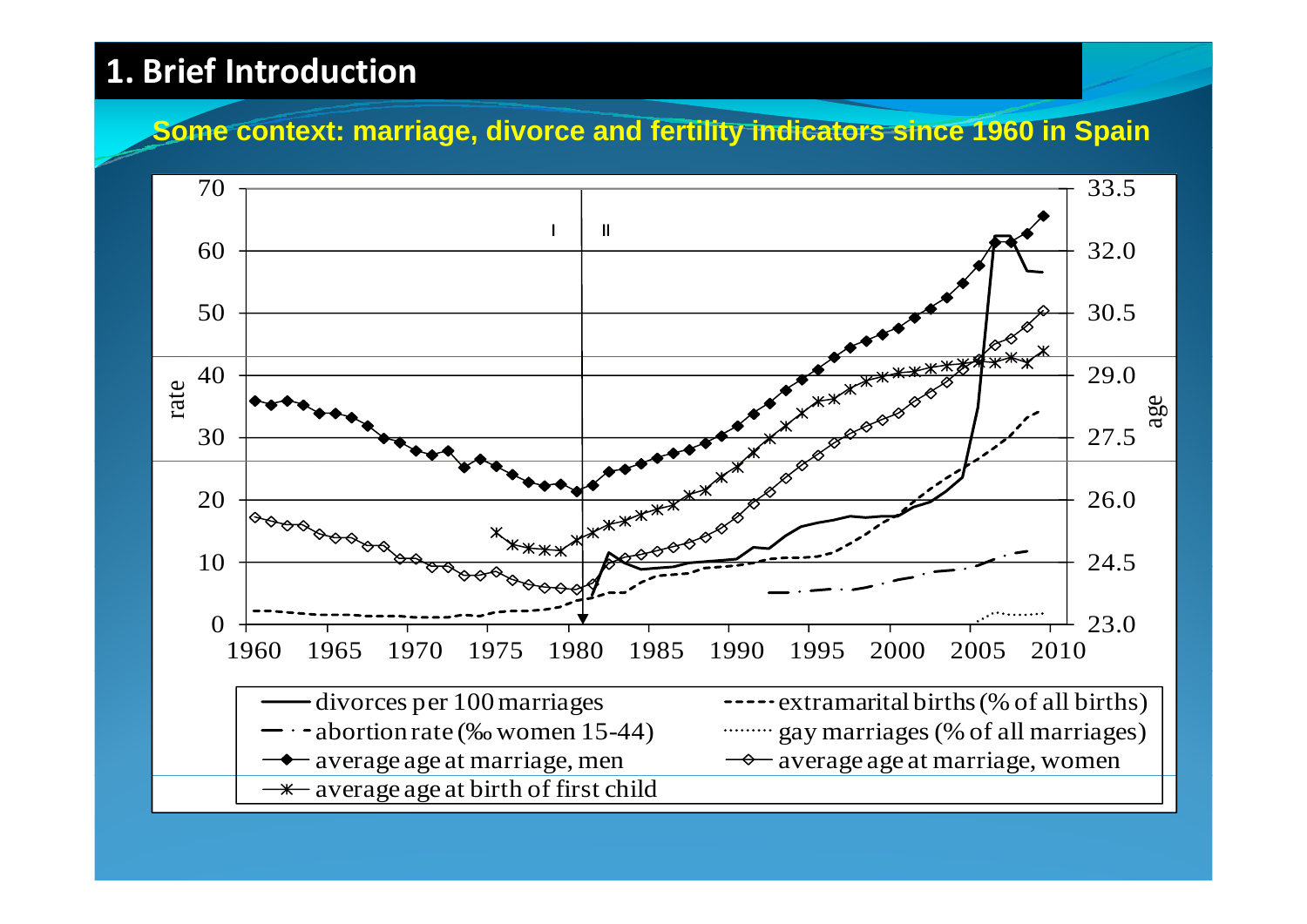# **1. Brief Introduction**

<u>The development of divorce legislation in Spain</u> (and its effect on divorce rates<u>)</u>

 $\bullet$  During dictatorship: divorce was not possible and separation only with permission  $\bullet$ from the church (but rare).

• 1979. In accordance with an agreement between the Spanish State and the Holy See the Spanish church renounced to the jurisdiction of separations and marriage annulments and it thus became a matter of the civil courts.

• 1981. The divorce Law of July 7 1981. legalized divorce for both civil and religious marriages (permanent effect).

• 2005 Spanish Civil Code (Ley 15/2005) included the Spanish Divorce Reform:

Do fault and no need for prior separation (permanent effect – as it eases breakup and reduces financial costs of obtaining divorce)

**Unilateral** (temporary upward effect followed by a possible long-term decline in the steady-state divorce rate as those married under unilateral divorce can be better matched than those previously married under mutual consent).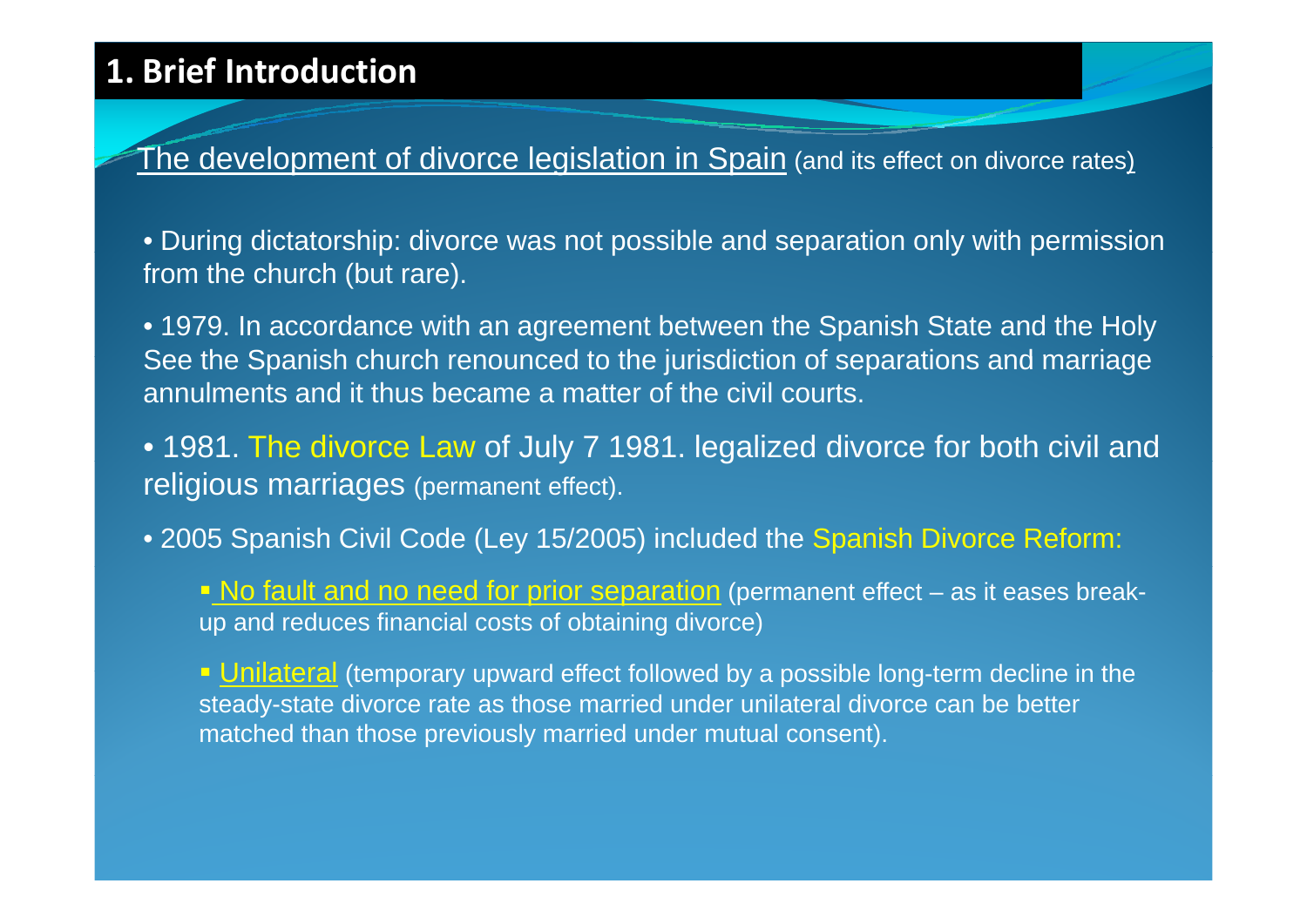# **1. Brief Introduction**

• As a consequence of increasing rates of marriage dissolution, new living arrangements and family forms of divorced and separated individuals have become more diverse and widespread, particularly when there are children involved:

- single parents
	- **custody with mother** (most frequent)
	- **custody with father**
- step-families
	- child stays with one parent who has repartnered
		- **custody with mother** (most frequent)
		- **custody with father**
- dual families

• child stays alternatively with both parents **(shared custody).**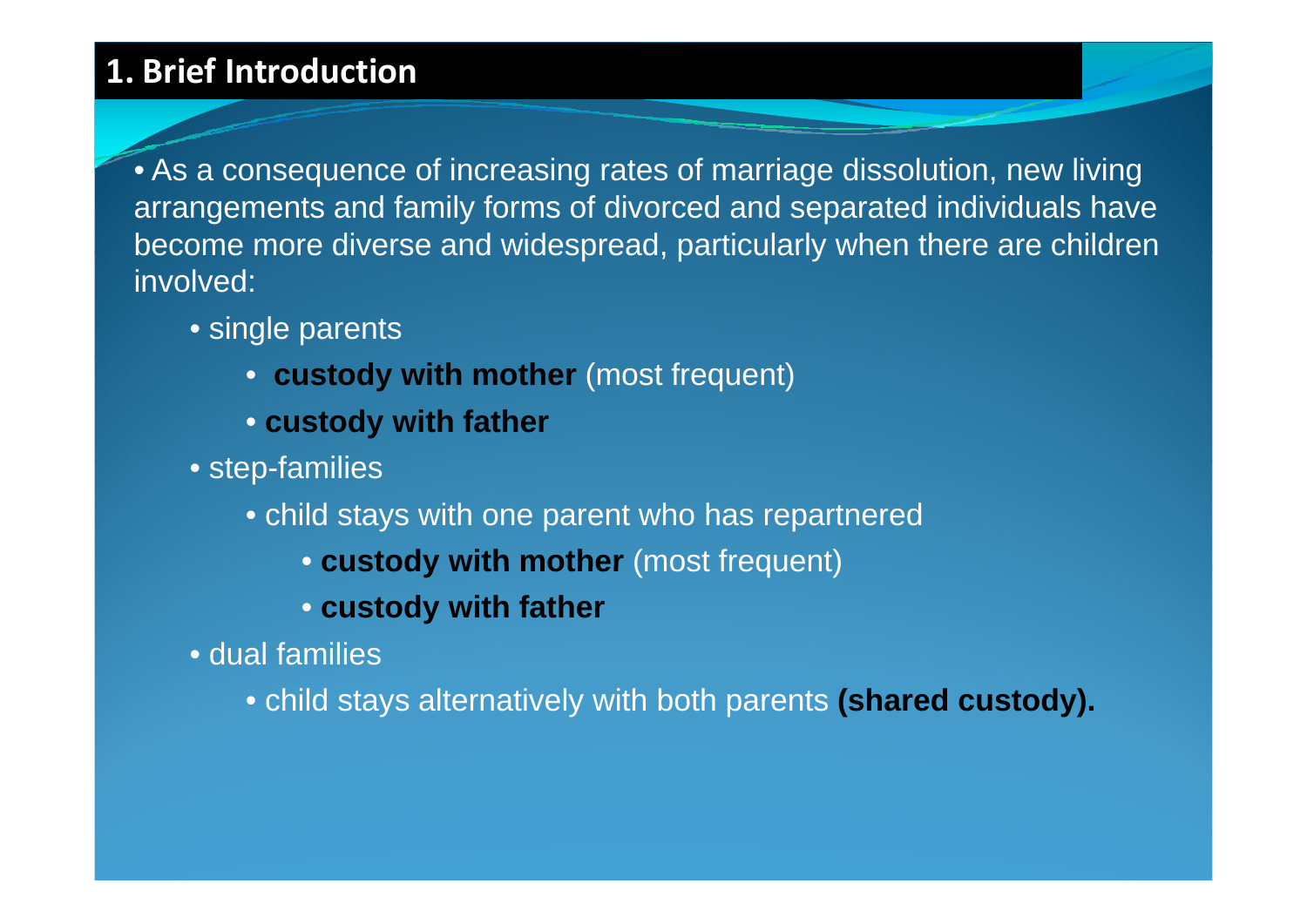# **2. Main data source**

- *Consejo General del Poder Judicial* (General Council of the (General of Judiciary).
	- $\bullet$  Before 1996, one could only keep track of trends in separations and divorces (including the degree of conflict associated with the divorce process) in Spain through the Judiciary's Annual Report.
	- Since 1996 courts must fill in a bulletin each time a decree is dictated (*Boletines estadísticos de sentencias de separación, divorcio y nulidad or or S*tatistical bulletins of separation divorce separation, and nullity decrees).
	- $\bullet$  These bulletins are returned to the CGPJ who is res ponsible for delivering it to the National Statistical Office (INE).
	- $\bullet$  This way anonymised information of about two-thirds of the decrees becomes available each year in the form of microdata that can be used for research purposes.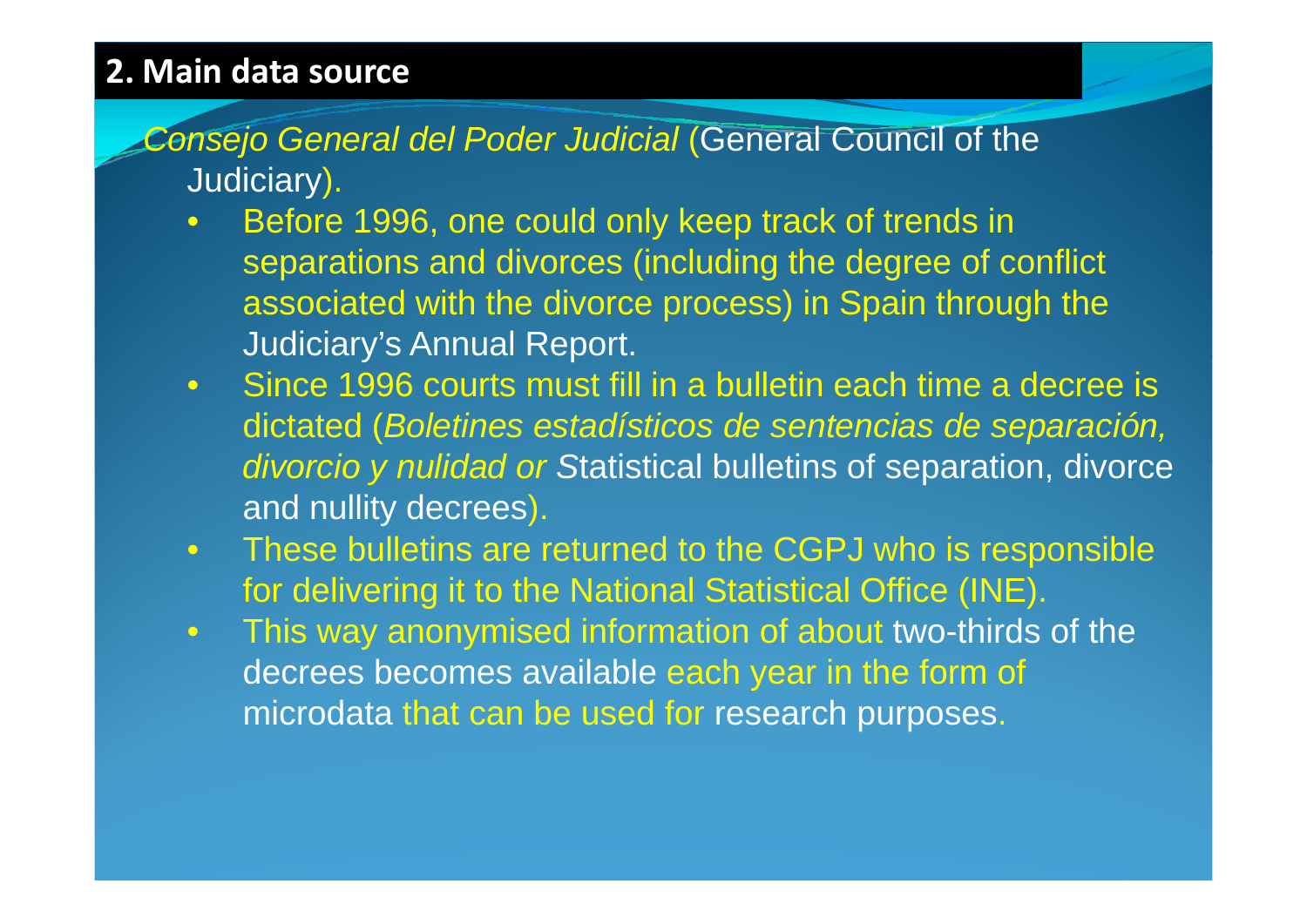| 2. Main data source: Statistical bulletin of decrees since 1996 |                              |                |                          |                |                                                                     |  |  |  |
|-----------------------------------------------------------------|------------------------------|----------------|--------------------------|----------------|---------------------------------------------------------------------|--|--|--|
| <b>Variables</b>                                                | <b>Name</b>                  | <b>Initial</b> | <b>Final</b>             |                | <b>Length Valid values</b>                                          |  |  |  |
|                                                                 |                              |                | <b>Position Position</b> |                | e.g. 2010                                                           |  |  |  |
| <b>PROV</b>                                                     | Provincia                    |                | $\overline{2}$           | $\overline{2}$ | 50 provinces, Ceuta and Melilla                                     |  |  |  |
| AÑOD                                                            | Year of divorce application  | 3              | 6                        | $\overline{4}$ | 1900-2010                                                           |  |  |  |
| <b>MESD</b>                                                     | Month of divorce application | $\overline{7}$ | 8                        | $\overline{2}$ | $1=$ Jan., $2=$ Feb., $12=$ Dec.                                    |  |  |  |
| <b>DIAD</b>                                                     | Day of divorce application   | 9              | 10                       | $\overline{2}$ | $1 - 31$                                                            |  |  |  |
| AÑOS                                                            | Year of decree               | 11             | 14                       | $\overline{4}$ | Reference year                                                      |  |  |  |
| <b>MESS</b>                                                     | Month of decree              | 15             | 16                       | $\overline{2}$ | $1 = Jan., 2 = Feb.,  12 = Dec.$                                    |  |  |  |
| <b>DIAS</b>                                                     | Day of decree                | 17             | 18                       | $\overline{2}$ | $1 - 31$                                                            |  |  |  |
| AÑOM                                                            | Year of marriage             | 19             | 22                       | $\overline{4}$ | 1900-2010                                                           |  |  |  |
| <b>MESM</b>                                                     | Month of marriage            | 23             | 24                       | $\overline{2}$ | 1=Jan., 2=Feb.,  12=Dec.                                            |  |  |  |
| <b>DIAM</b>                                                     | Day of marriage              | 25             | 26                       | $\overline{2}$ | $1 - 31$                                                            |  |  |  |
| <b>HIJOS_MENORES</b>                                            | <b>Minors</b>                | 27             | 28                       | $\overline{2}$ | 0=0, 1=1, 2=2, , 10= 10+; 98=Missing                                |  |  |  |
| HIJOS_MAY_DEP                                                   | Dependent adult children     | 29             | 30                       | $\overline{2}$ | 0=0, 1=1, 2=2, , 10= 10+; 98=Missing                                |  |  |  |
| <b>AÑONO</b>                                                    | Birth year of 1st spouse     | 31             | 34                       | $\overline{4}$ | 1900-2099                                                           |  |  |  |
| <b>MESNO</b>                                                    | Birth month of 1st spouse    | 35             | 36                       | $\overline{2}$ | 1=Jan., 2=Feb.,  12=Dec.                                            |  |  |  |
| <b>DIANO</b>                                                    | Birth day of 1st spouse      | 37             | 38                       | $\overline{2}$ | $1 - 31$                                                            |  |  |  |
| <b>SEXONO</b>                                                   | Sex of 1st spouse            | 39             | 39                       | $\mathbf{1}$   | $1 =$ Male; 6=Female                                                |  |  |  |
| <b>NACNO</b>                                                    | Nationality of 1st spouse    | 40             | 42                       | 3              | 101=Albania; 102=Austria, , 999=Missing                             |  |  |  |
| <b>ECIVO</b>                                                    | Marital status of 1st spouse | 43             | 43                       | $\mathbf{1}$   | 1=Single, 2=Widowed; 3=Divorced; 9=Missing                          |  |  |  |
| <b>AÑONA</b>                                                    | Birth year of 2nd spouse     | 44             | 47                       | $\overline{4}$ | 1900-2099                                                           |  |  |  |
| <b>MESNA</b>                                                    | Birth month of 2nd spouse    | 48             | 49                       | $\overline{2}$ | 1=Jan., 2=Feb.,  12=Dec.                                            |  |  |  |
| <b>DIANA</b>                                                    | Birth day of 2nd spouse      | 50             | 51                       | $\overline{2}$ | $1 - 31$                                                            |  |  |  |
| <b>SEXONA</b>                                                   | Sex of 2nd spouse            | 52             | 52                       | $\mathbf{1}$   | $1 = \overline{\text{Male}}$ ; $6 = \overline{\text{Female}}$       |  |  |  |
| <b>NACNA</b>                                                    | Nationality of 2nd spouse    | 53             | 55                       | 3              | 101=Albania; 102=Austria, , 999=Missing                             |  |  |  |
| <b>ECIVA</b>                                                    | Marital status of 2nd spouse | 56             | 56                       | $\mathbf{1}$   | 1=Single, 2=Widowed; 3=Divorced; 9=Missing                          |  |  |  |
| <b>SENT</b>                                                     | Sentence ruling              | 57             | 57                       | $\mathbf{1}$   | 1=Separation by mutual agreement; 2=Contested separation; 3=Divorce |  |  |  |
|                                                                 |                              |                |                          |                | by consent; 4=Divorce without consent; 5=Marriage nullified         |  |  |  |
| <b>DEMANDANTE</b>                                               | Claimant                     | 58             | 58                       | $\mathbf{1}$   | 1=Husband; 2=Wife; 3=Both; 4= Attorney General                      |  |  |  |
| <b>PCOM</b>                                                     | Alimony                      | 59             | 59                       | $\mathbf{1}$   | 1=Husband; $2=W$ ife; $9=Not$ stated, $N/A$                         |  |  |  |
| <b>PALI</b>                                                     | Food allowance               | 60             | 60                       | $\mathbf{1}$   | 1=Husband; $2=W$ ife; $3=Both$ ; $9=N/A$                            |  |  |  |
| <b>CUSTODIA</b>                                                 | Custodia                     | 6 <sup>1</sup> | 6 <sup>1</sup>           |                | 1=Husband; 2=Wife; 3=Both; 4=others; 9=N/A                          |  |  |  |
| <b>PREVIA</b>                                                   | Previous separation          | 62             | 62                       | $\mathbf{1}$   | $1 = Yes$ ; $2 = No$ ; $9 = N/A$                                    |  |  |  |
| <b>CCAA</b>                                                     | <b>Autonomous Community</b>  | 63             | 64                       | $\overline{2}$ | 17 Autonomous Communities, Ceuta and Melilla                        |  |  |  |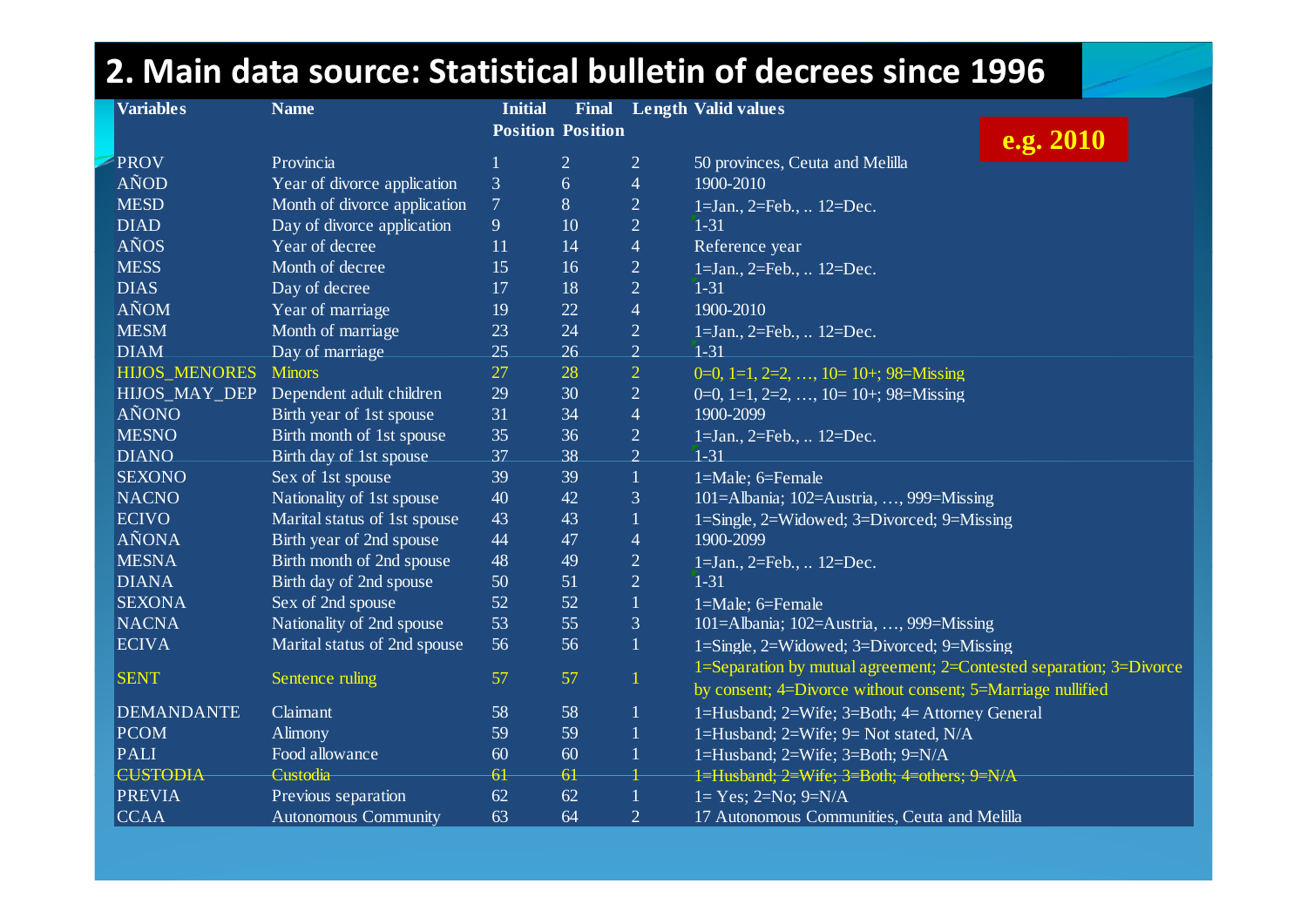#### **Figure 1. Marriages, separations and divorces. Spain 1981-2011.**



**Data source:** Eurostat.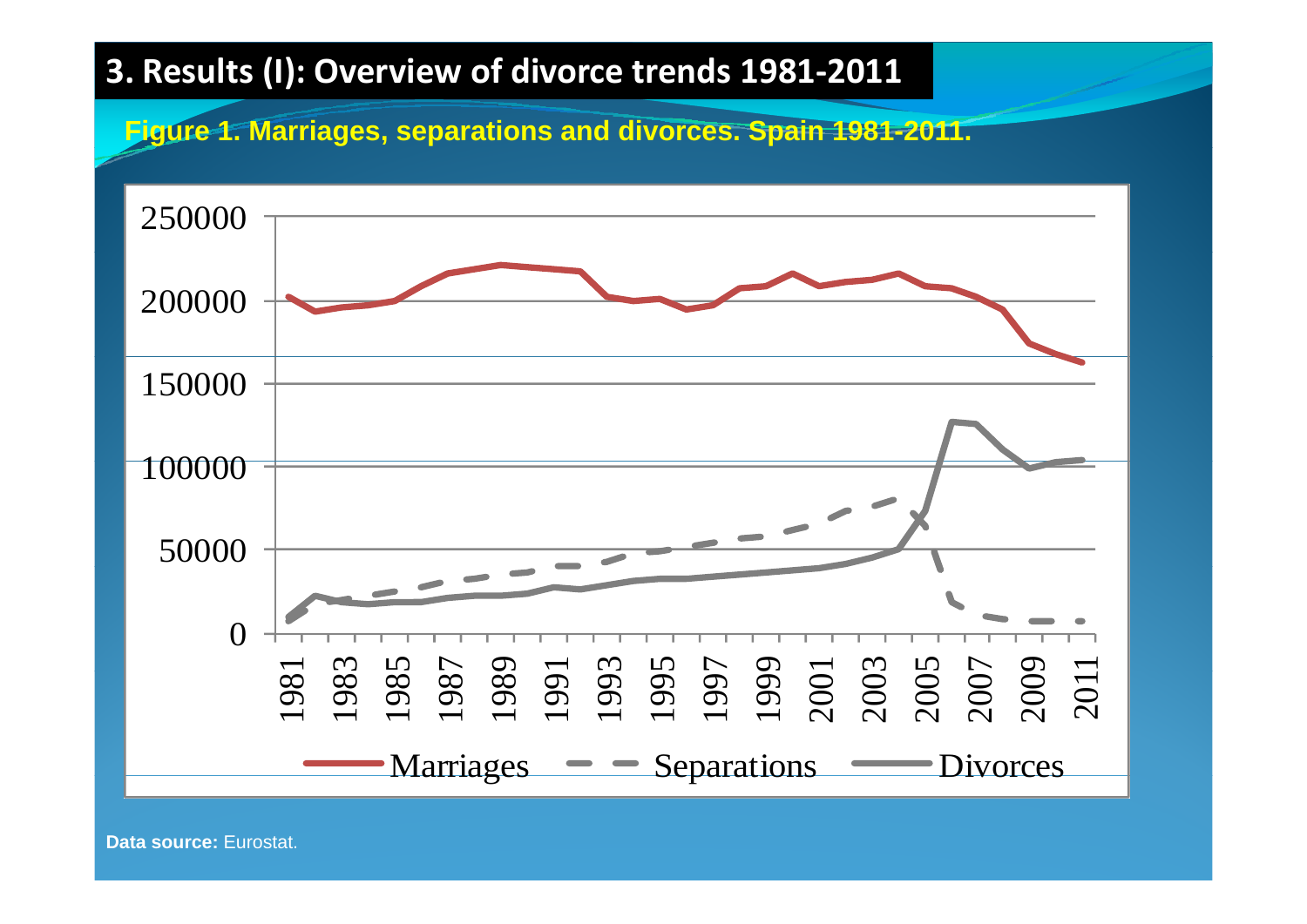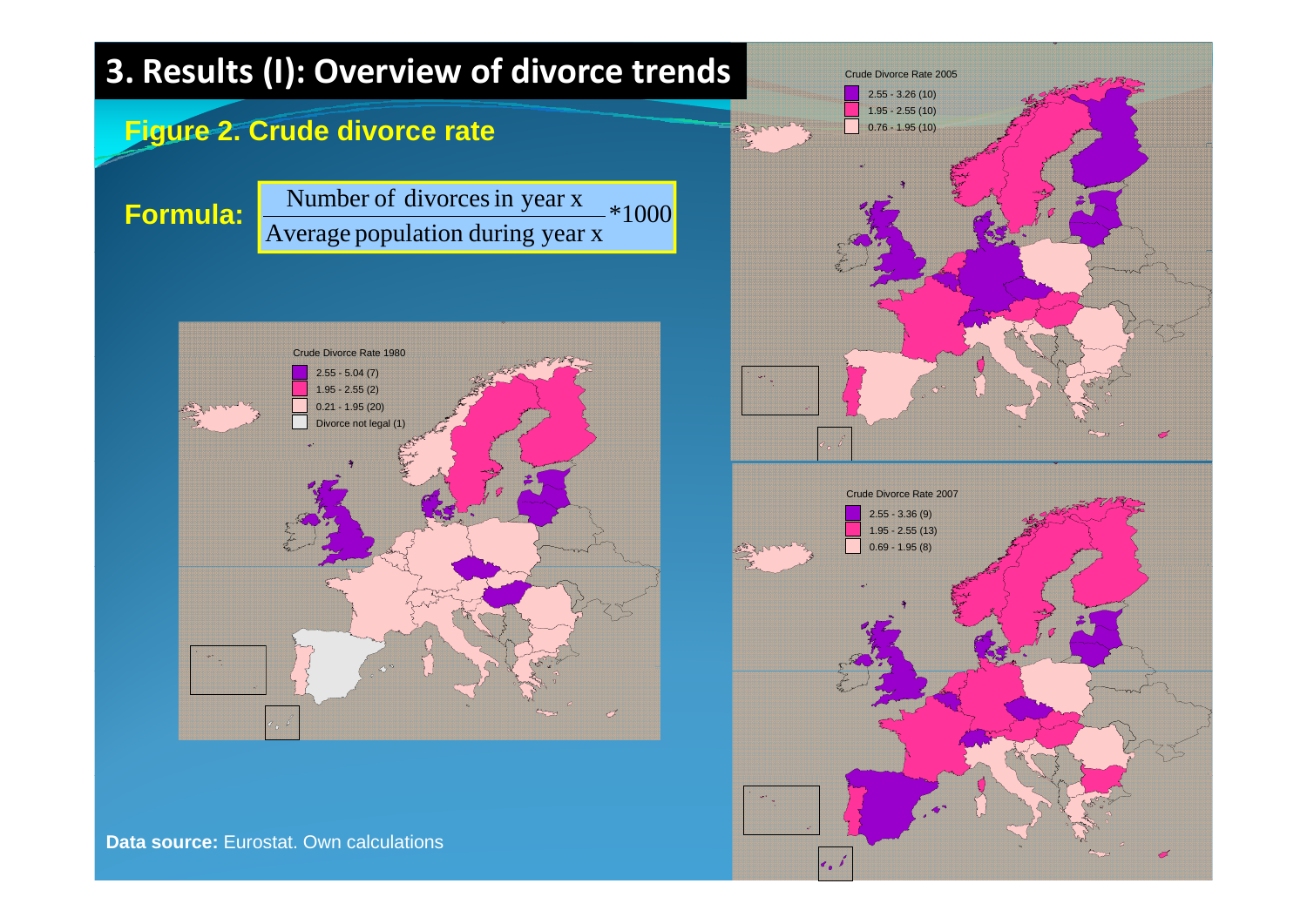#### **Figure 3. Cohort divorce rate**

 $\sum$  $<\!\!1...35+\!\!$ 

**Formula:** 

 $\mathcal{S}_{5+}$  Number of marriages in year x (= marriage cohort) **Formula:**  $\sum_{n=1}^{t}$  Number of divorces by marriage duration t and divorce year  $x + t$ 

#### **Year of marriage 1970 Year of marriage 1980**



**Data source:** Eurostat. Own calculations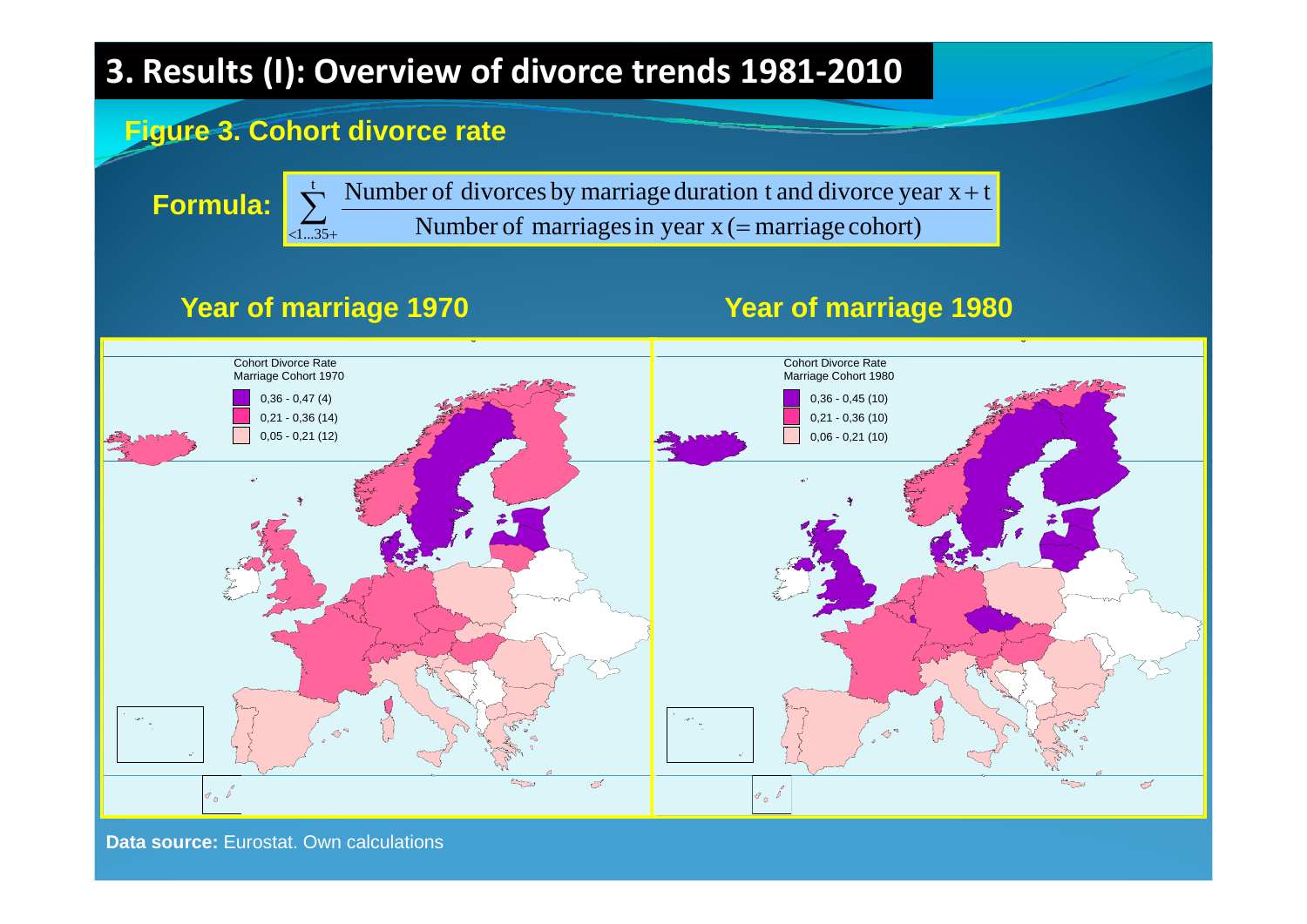#### **Figure 4. Sentence ruling Figure 5. The claimants**

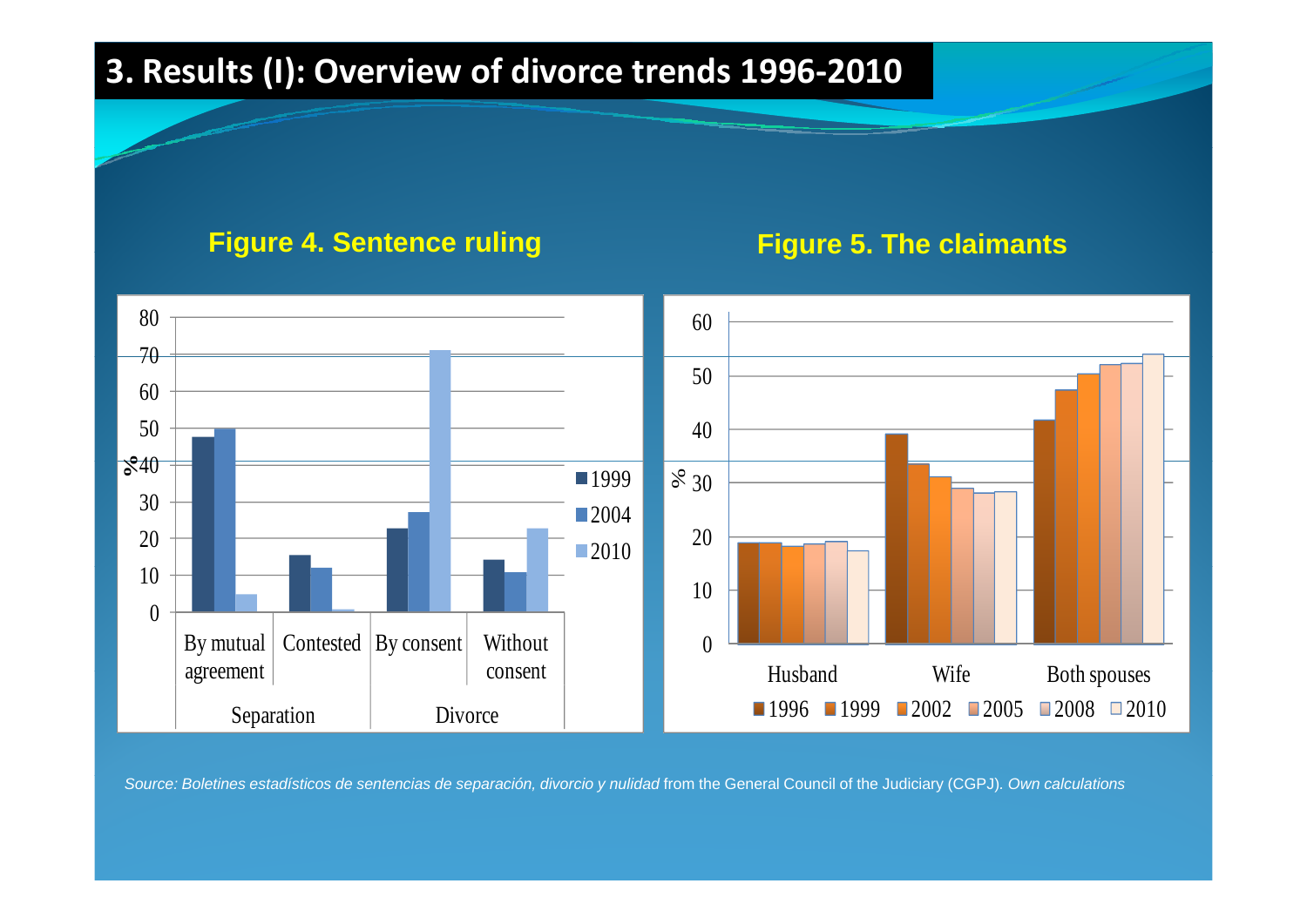**Figure 6. Type of separation and divorce decree according to who of initiated the lawsuit. Spain 2010**

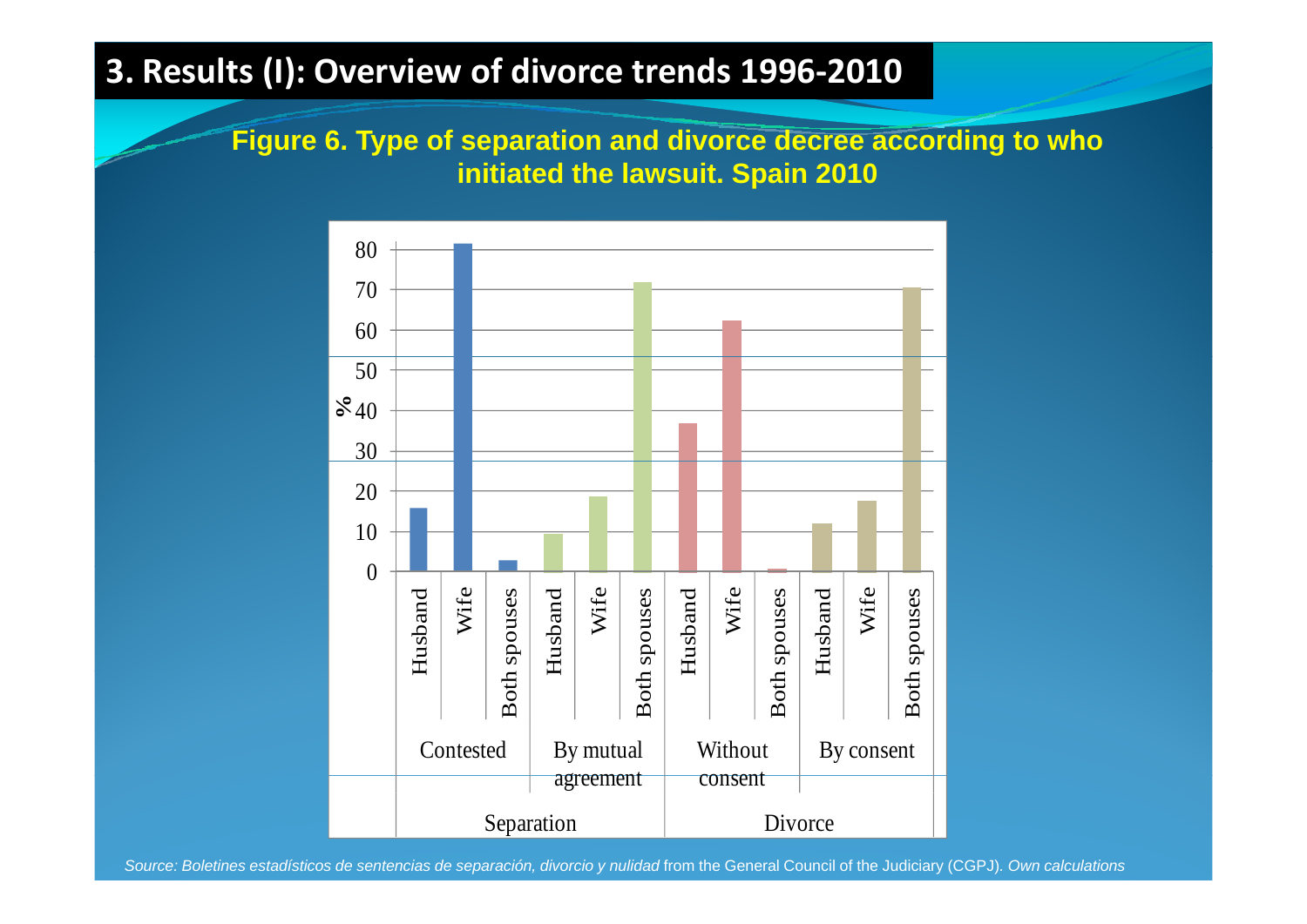#### **Figure 7. Duration (in months) between judicial demand and decree in 2008-2010 according to**



# **iii) the type of divorce**

*Source: Boletines estadísticos de sentencias de separación, divorcio y nulidad* from the General Council of the Judiciary (CGPJ)*. Own calculations*

#### **ii) specific sentence ruling**

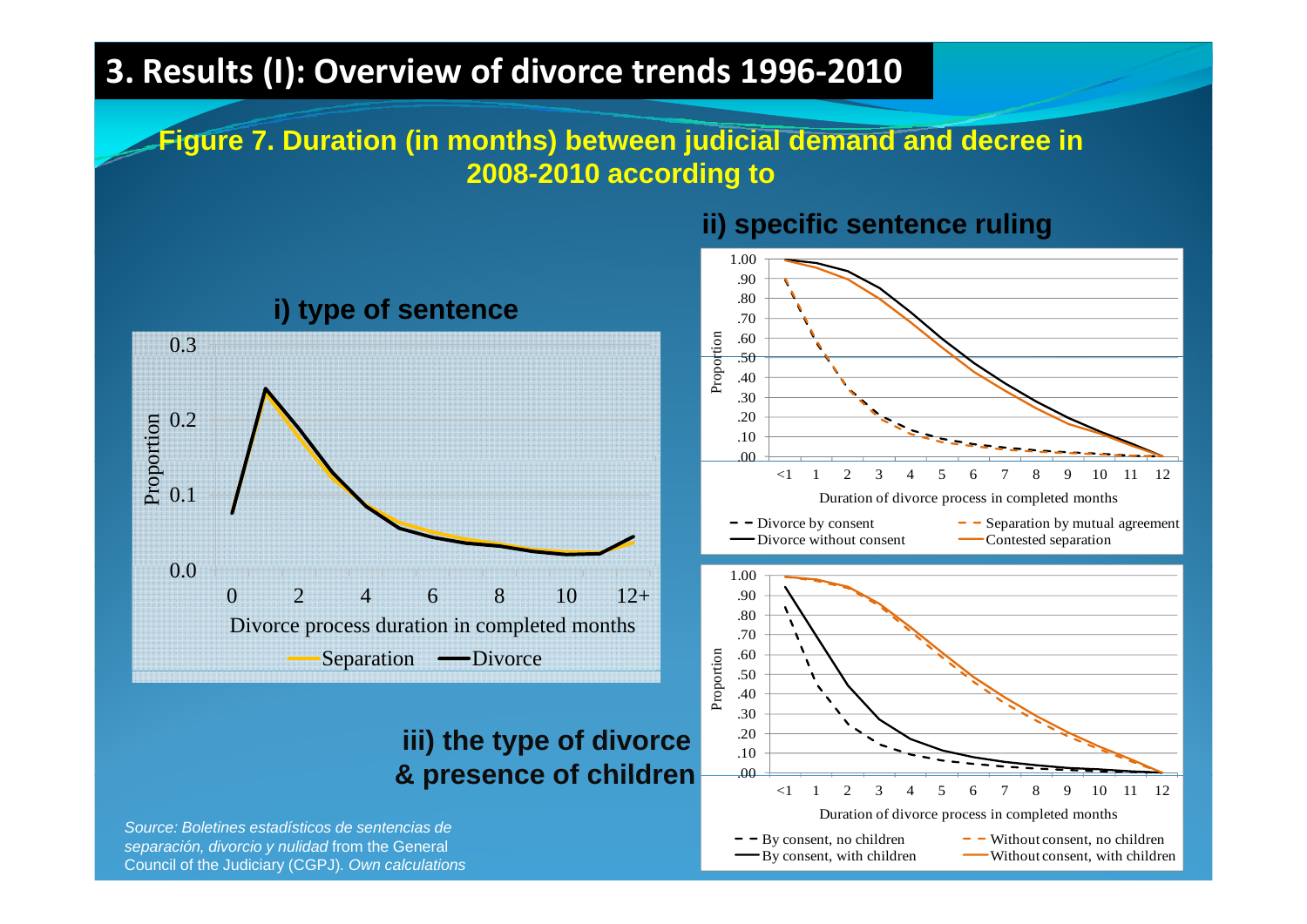**Figure 8. Decrees of separations and divorce according to marriage duration (2010)**



**Table 2. Decrees of separation and divorce according to spousal age difference (% of total). 1996-2010\***

| $\frac{1}{2}$<br>$\overline{0}$         | Year | Same |                           | Wife > Husband | <b>Total</b> |
|-----------------------------------------|------|------|---------------------------|----------------|--------------|
| $\overline{0}$                          |      |      | age Husband<br>Separation | $>$ Wife       |              |
| $\overline{0}$                          | 1996 | 36,9 | 8,1                       | 55,1           | 100.0        |
|                                         | 2005 | 38,4 | 9,8                       | 53,2           | 100.0        |
| $\overline{0}$                          | 2010 | 37,7 | 11,2                      | 51,2           | 100.0        |
| $\overline{0}$                          |      |      |                           |                |              |
|                                         |      |      | <b>Divorce</b>            |                |              |
| $\overline{0}$                          | 1996 | 37,1 | 8,2                       | 54,8           | 100.0        |
| $10-14$ 15-19 $20+$<br>$0 - 4$<br>$5-9$ | 2005 | 38,4 | 9,4                       | 52,4           | 100.0        |
| Union duration (years)                  | 2010 | 39,4 | 10,1                      | 50,5           | 100.0        |

 Under the same age it is understood those marriages whereby the age difference is 23 months or less.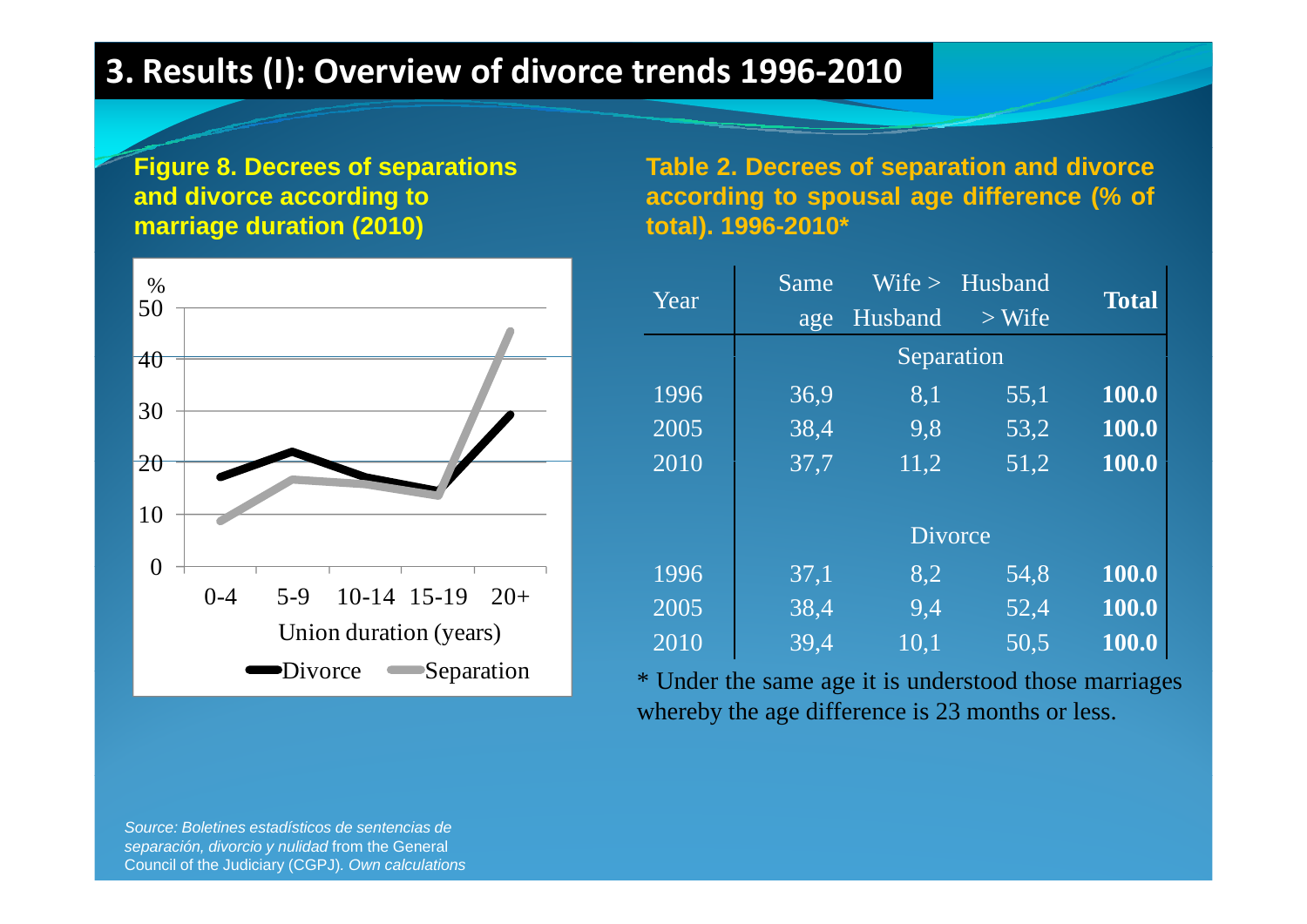### **Table 4 Child custody arrangements, 2007-2011**

| Year | Fathers | Mother | Shared | <b>Others</b> | Total |
|------|---------|--------|--------|---------------|-------|
| 2007 | 4,8     | 85,5   | 9,7    | 0,0           | 100,0 |
| 2008 | 4,0     | 86,0   | 9,7    | 0,3           | 100,0 |
| 2009 | 5,6     | 84,0   | 9,7    | 0,7           | 100,0 |
| 2010 | 5,7     | 83,2   | 10,5   | 0,6           | 100,0 |
| 2011 | 5,3     | 81,7   | 12,3   | 0,7           | 100.0 |

Source: INE (2008-2012). Press releases on the *Boletines estadísticos de sentencias de separación, divorcio y nulidad.*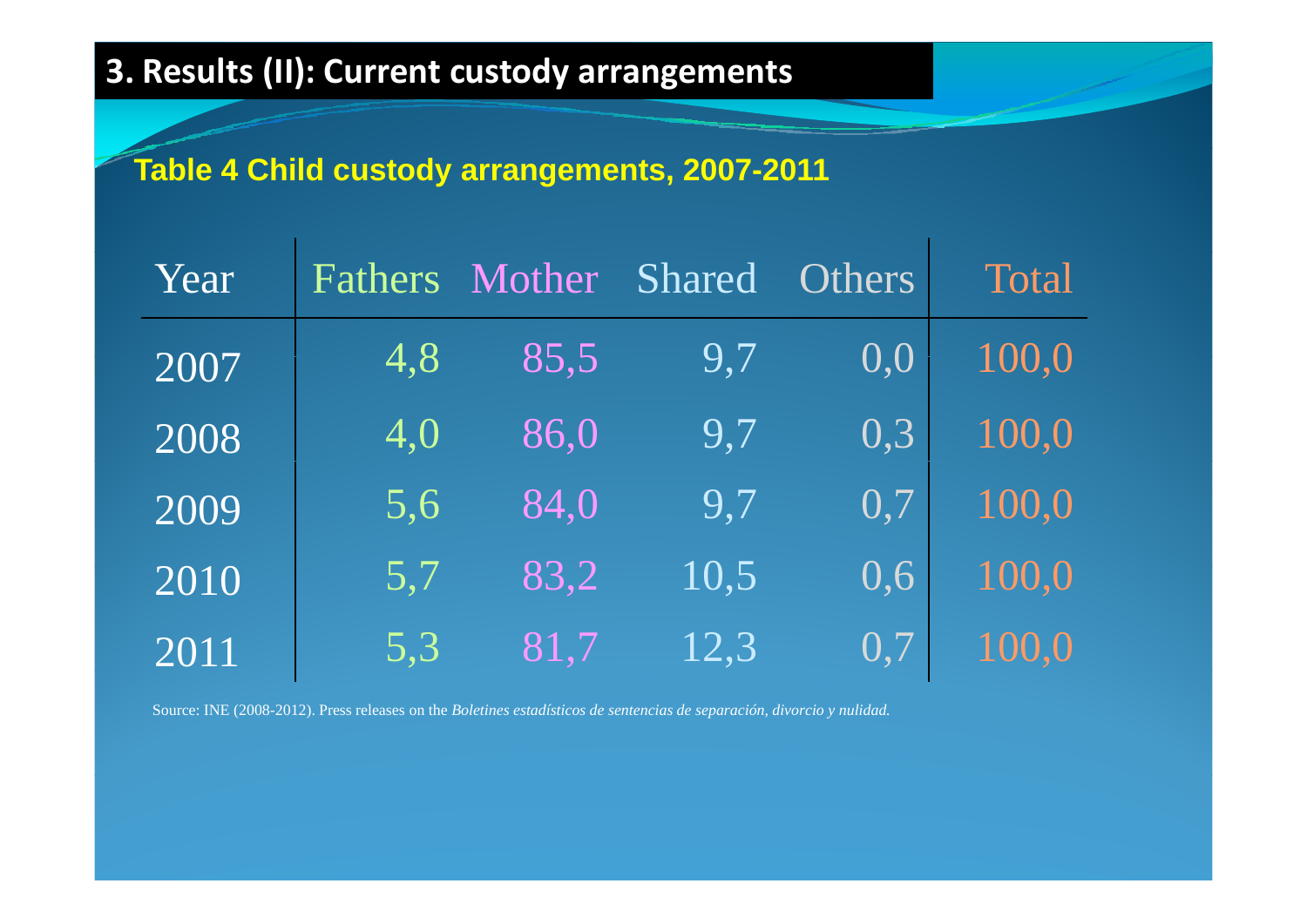#### Table 5. Age i) at marriage, ii) at the moment of the law suit and iii) at **sentence ruling of both parents according to type of custody (2007 and 2010)**

| <i>i</i> ) Age at marriage |               |       | <b>Mothers</b> |               |       | <b>Fathers</b> |               |
|----------------------------|---------------|-------|----------------|---------------|-------|----------------|---------------|
|                            |               | 2007  | 2010           | <b>Change</b> | 2007  | 2010           | <b>Change</b> |
|                            | Father        | 24.10 | 25.24          | 1.14          | 27.43 | 28.26          | 0.84          |
| Type of<br>custody         | Mother        | 24.94 | 25.97          | 1.03          | 27.48 | 28.48          | 0.99          |
|                            | <b>Shared</b> | 24.93 | 26.09          | 1.16          | 27.55 | 28.67          | 1.12          |
|                            | <b>Total</b>  | 24.90 | 25.93          | 1.03          | 27.49 | 28.48          | 1.00          |

|                    | <i>ii</i> ) Age at <i>moment</i> |       | <b>Mothers</b> |               |       | <b>Fathers</b> |               |
|--------------------|----------------------------------|-------|----------------|---------------|-------|----------------|---------------|
| of law suit        |                                  | 2007  | 2010           | <b>Change</b> | 2007  | 2010           | <b>Change</b> |
|                    | Father                           | 39.44 | 40.11          | (0.67)        | 42.78 | 43.13          | 0.36          |
| Type of<br>custody | Mother                           | 38.34 | 39.00          | 0.66          | 40.88 | 41.51          | 0.62          |
|                    | <b>Shared</b>                    | 38.63 | 39.65          | 1.02          | 41.26 | 42.23          | 0.97          |
|                    | <b>Total</b>                     | 38.41 | 39.13          | 0.72          | 41.00 | 41.68          | 0.68          |

| iii) Age at     |        |       | <b>Mothers</b> |                   |       | <b>Fathers</b> |        |                                        |
|-----------------|--------|-------|----------------|-------------------|-------|----------------|--------|----------------------------------------|
| sentence ruling |        | 2007  | 2010           | <b>Change</b>     | 2007  | 2010           | Change | <b>Source: Boletines</b>               |
|                 | Father | 39.93 | 40.62          | 0.70              | 43.26 | 43.65          | 0.39   | estadísticos de<br>sentencias de       |
| Type of         | Mother | 38.71 | 39.39          | 0.69              | 41.25 | 41.90          | 0.65   | separación,                            |
| custody         | Shared | 38.97 | 39.96          | 1.00 <sub>l</sub> | 41.59 | 42.54          | 0.95   | divorcio y nulidad<br>from the General |
|                 | Total  | 38.79 | 39.52          | 0.74              | 41.37 | 42.08          | 0.70   | Council of the<br>Judiciary (CGPJ)     |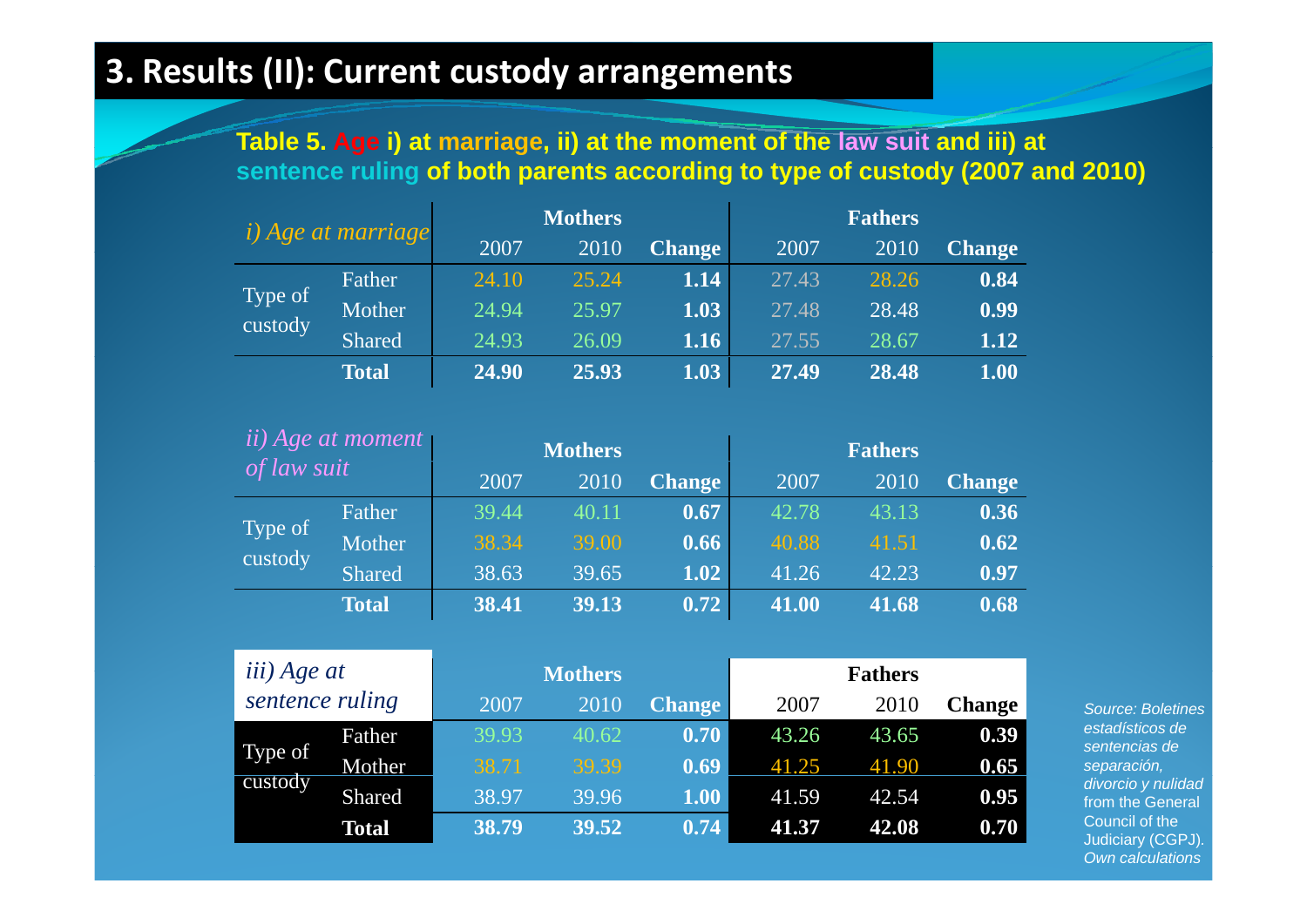**Figure 10. Proportion of never married parents at sentence ruling according to type of custody**

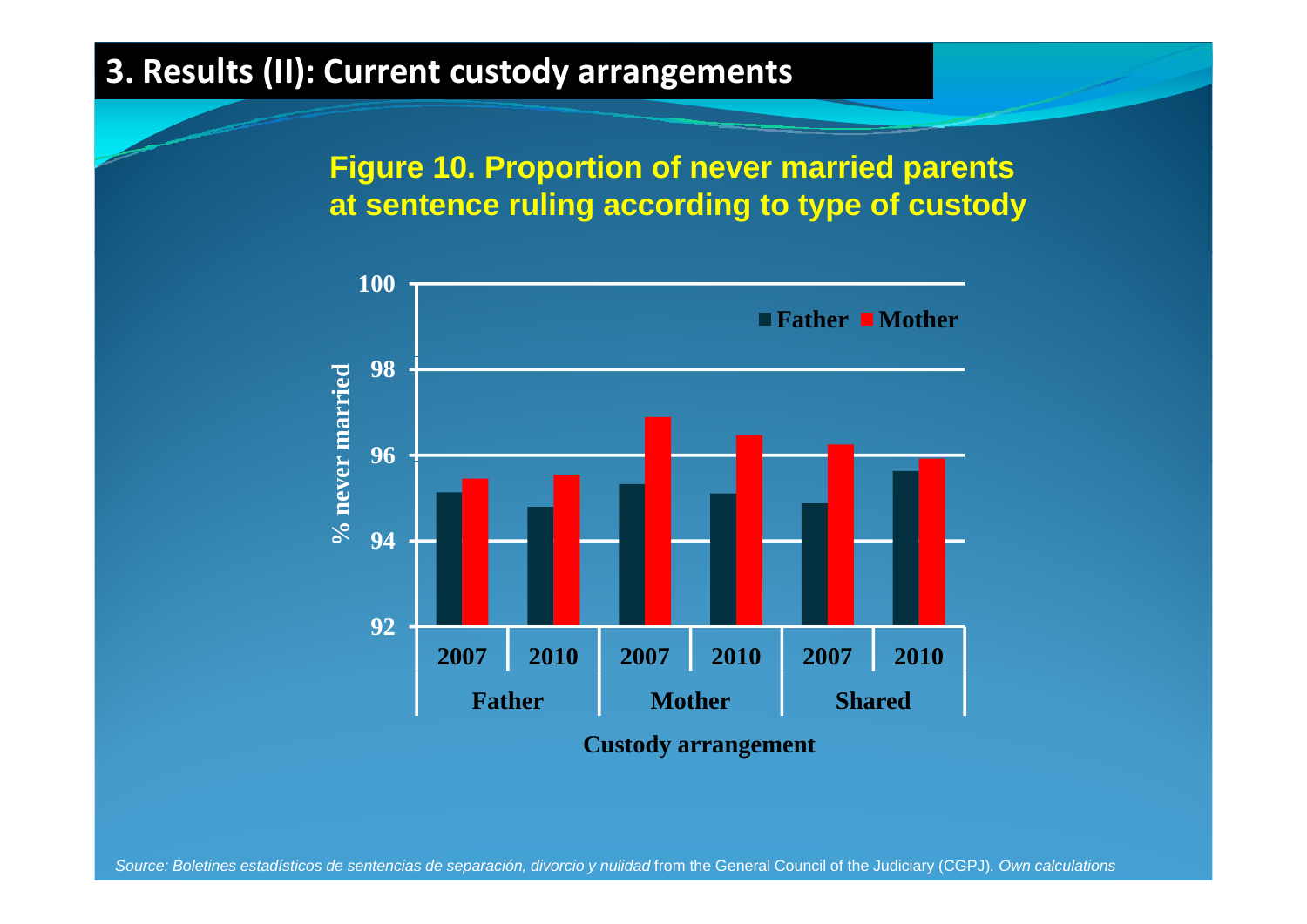#### **Figure 11. Type of custody (%) according to marriage duration**

Father has custody

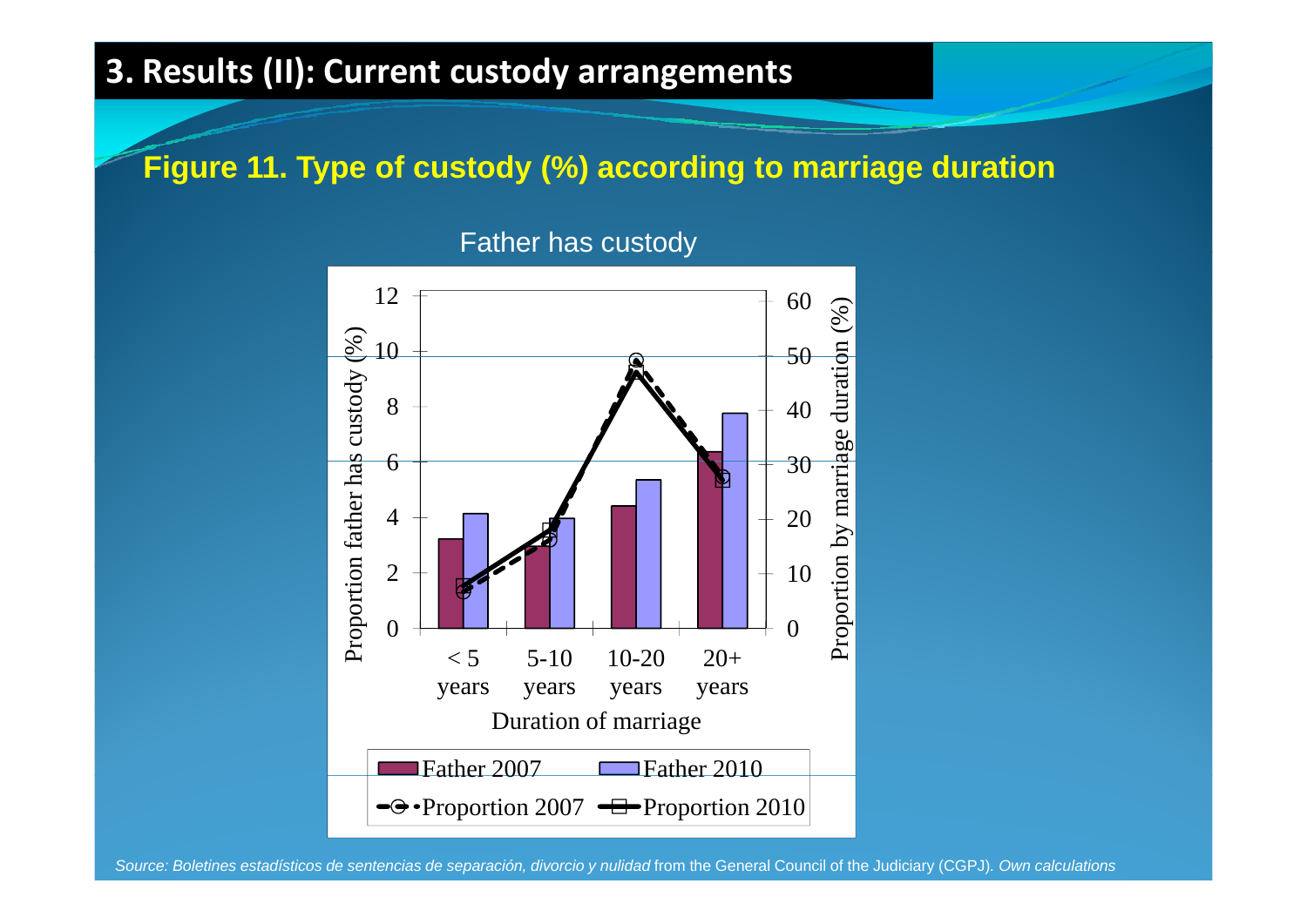#### **Figure 12. Average marriage duration by type of custody**

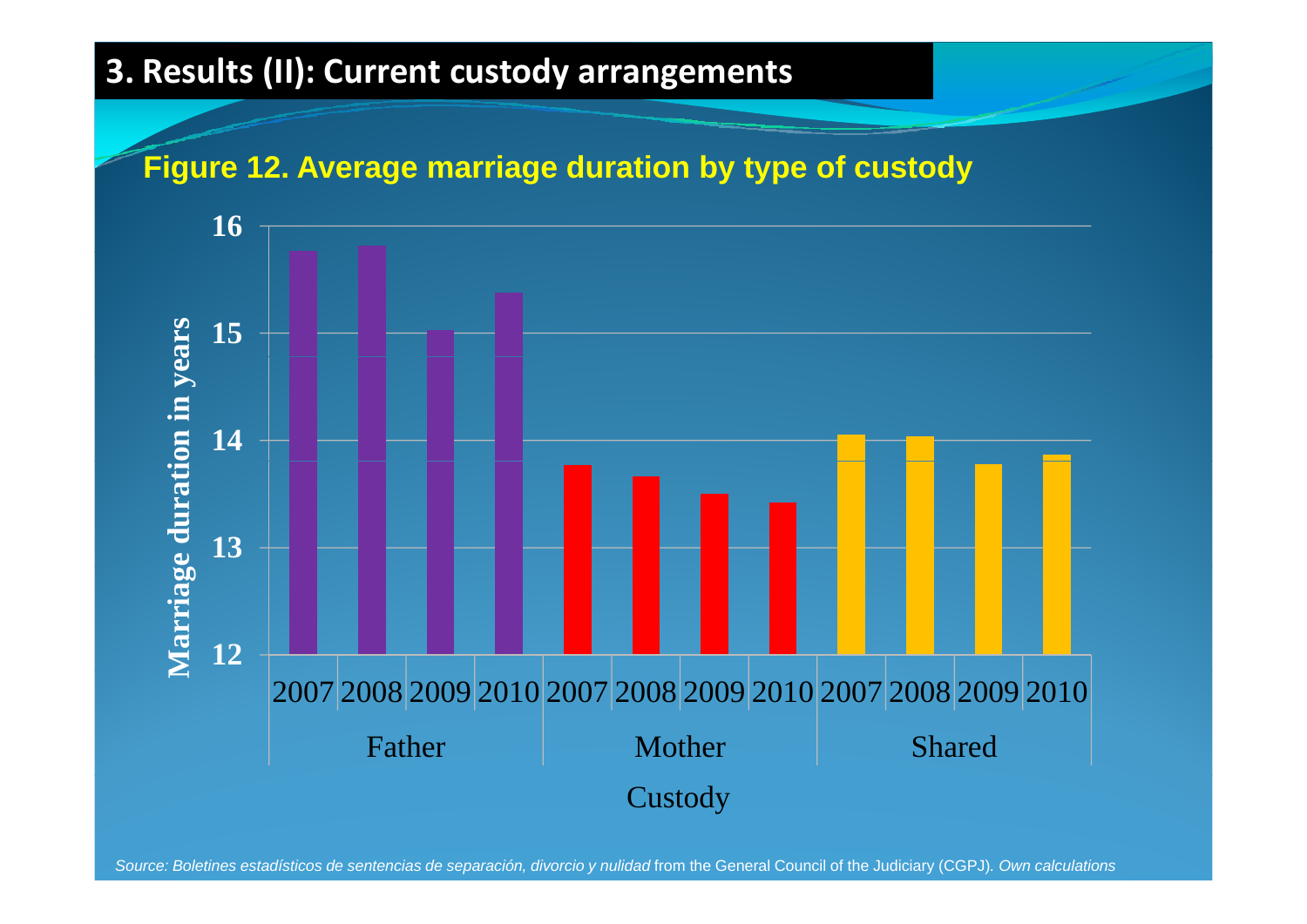**Fig g yp y ure 13. Number of children according to type of custody. 2007-10**



**i. Custody father ii. Custody mother iii. Shared custody**

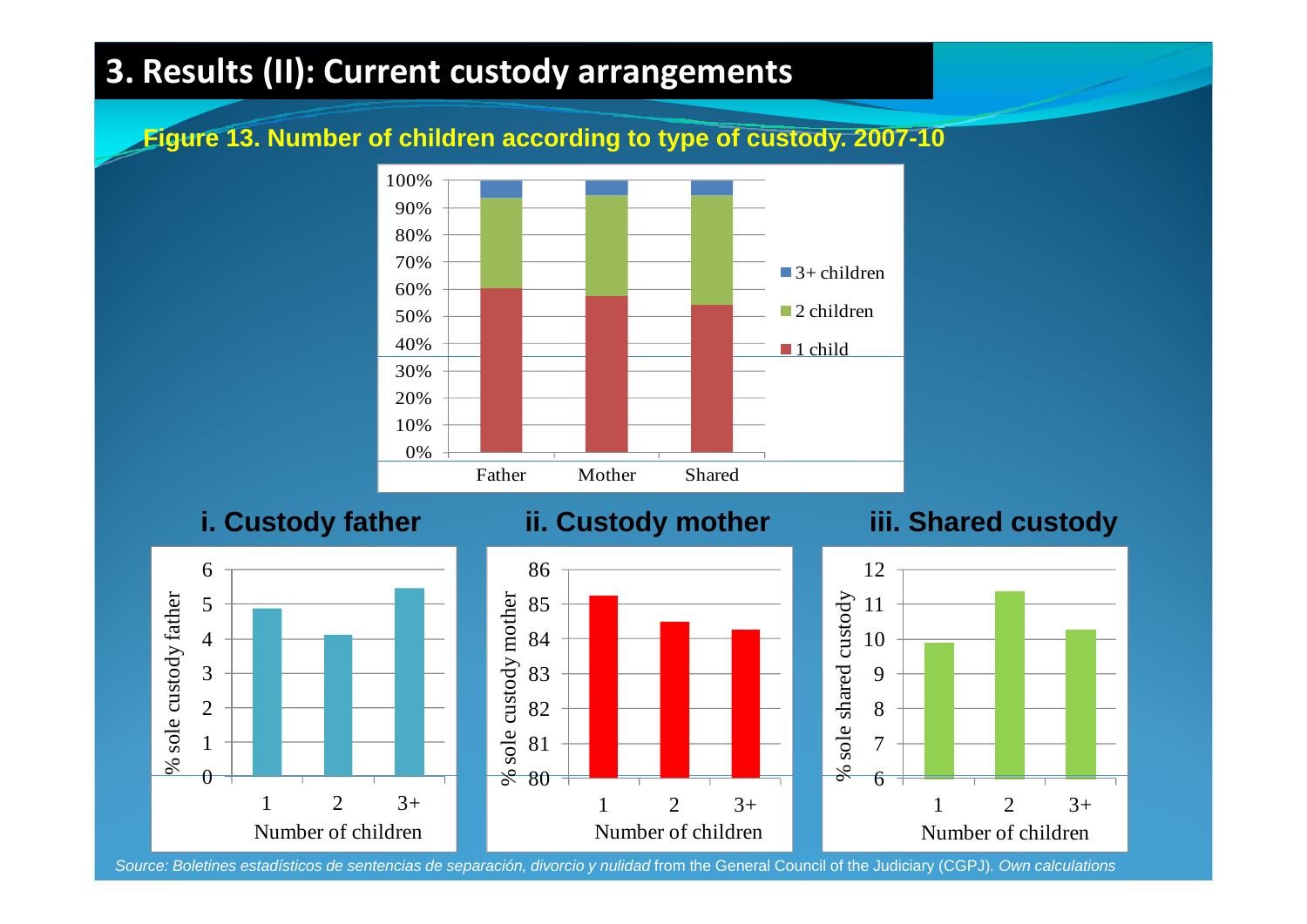**Figure 15a. Custody arrangement according to divorce claimant (average 2007-10)**

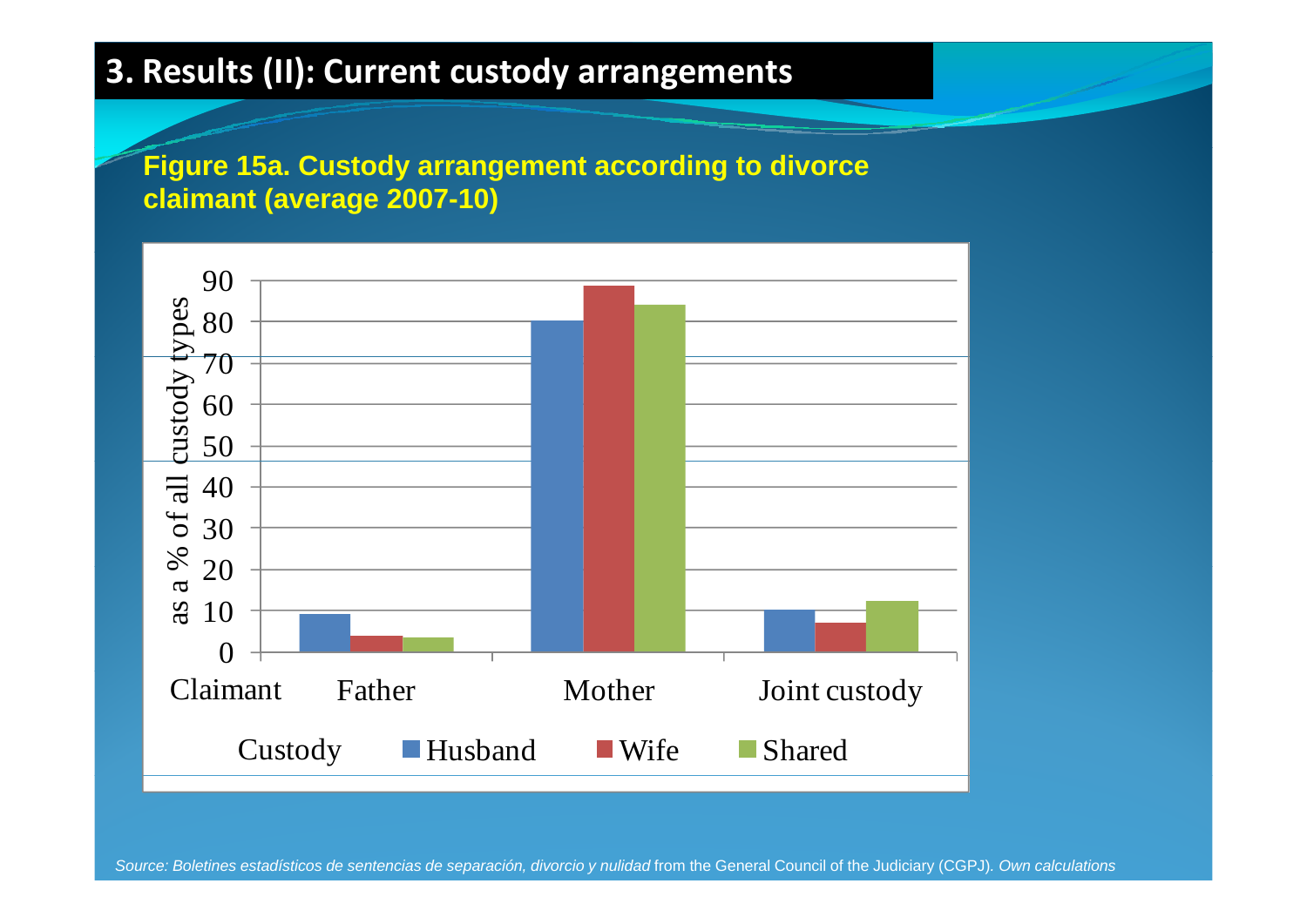**average 2007-10**

#### **Figure 16a. Custody arrangement according to sentence ruling**





agreement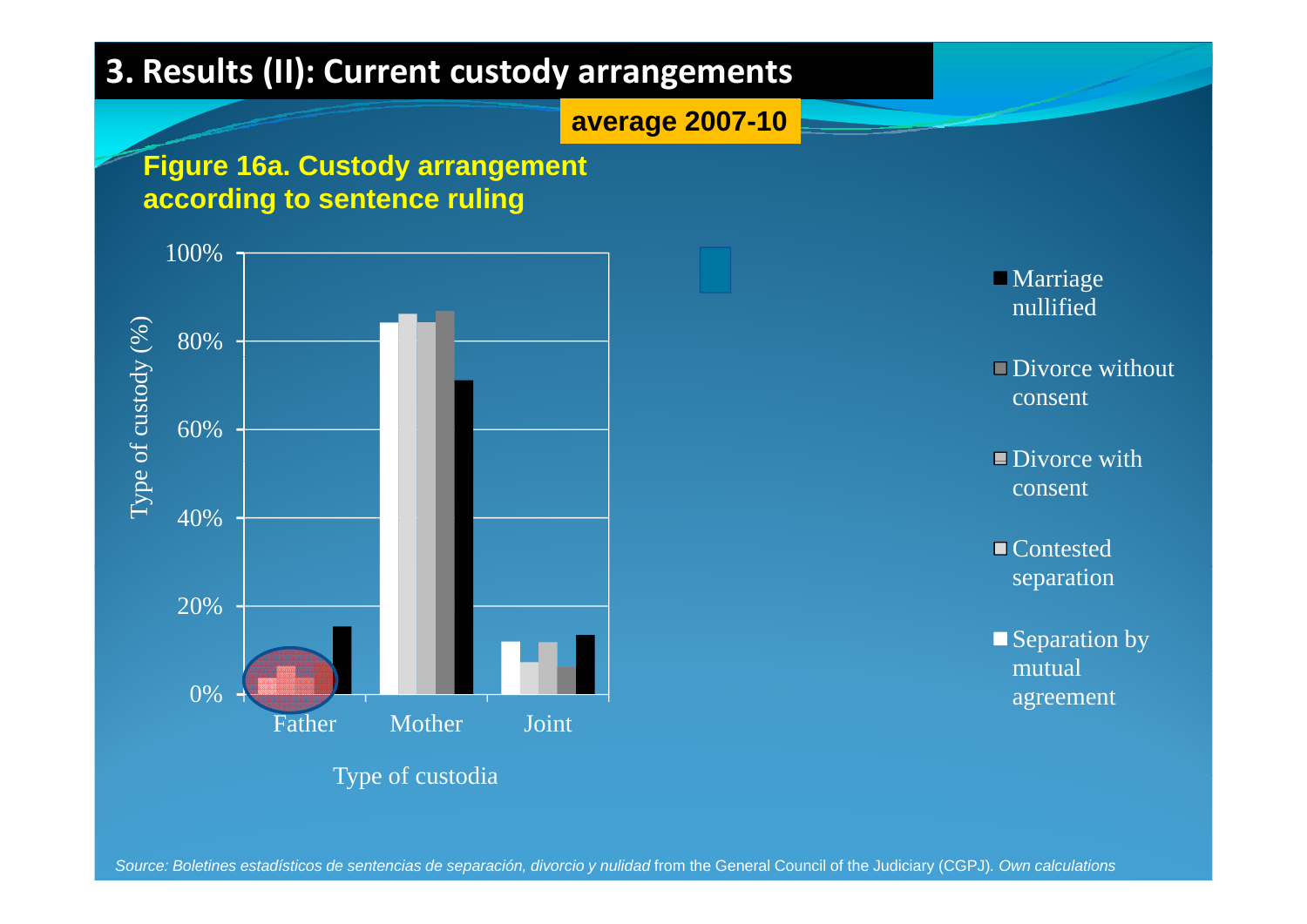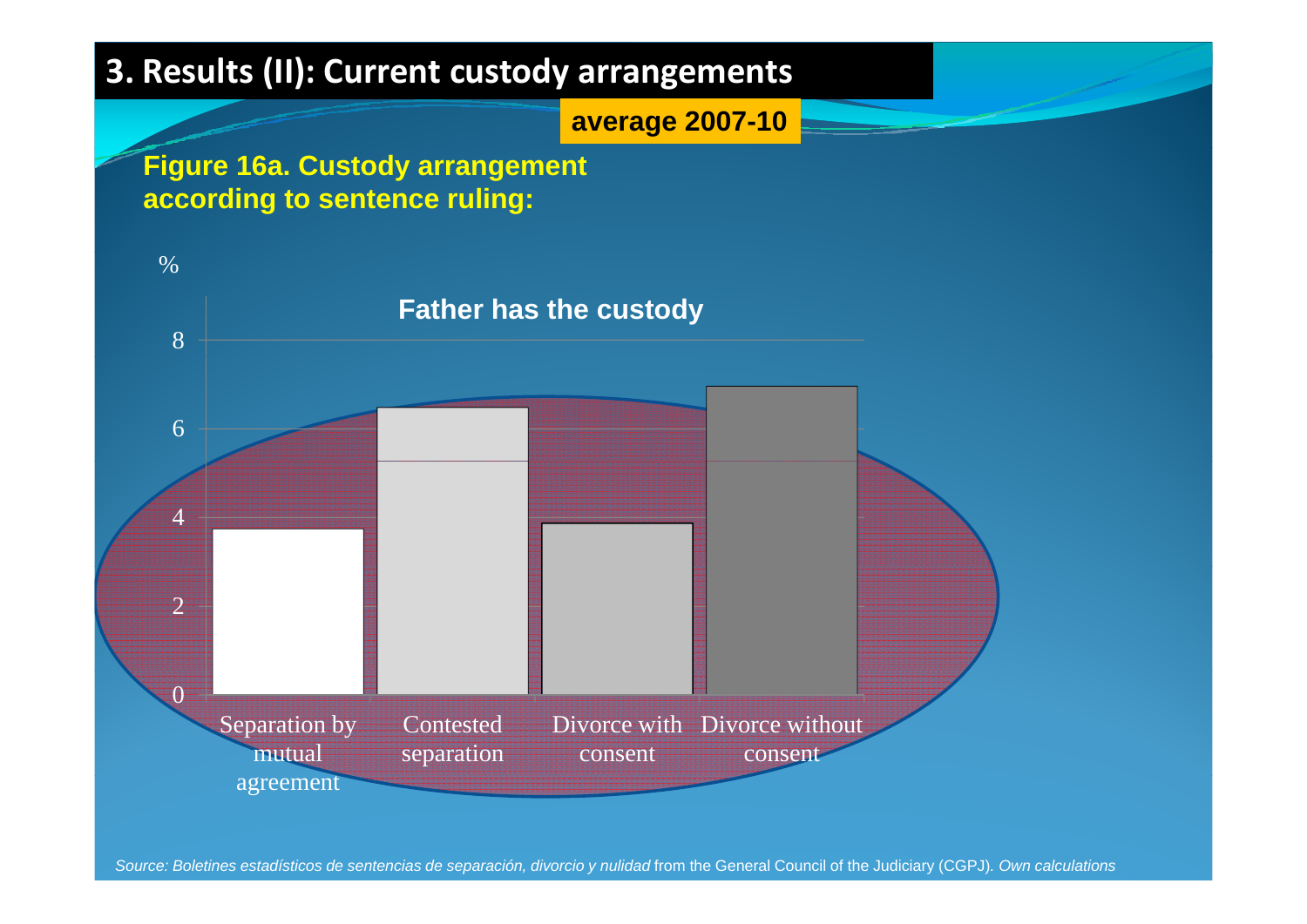#### **average 2007-10**

**Figure 16a. Custody arrangement according to sentence ruling**

**Figure 16b. Sentence ruling according to sentence custody arrangement** 

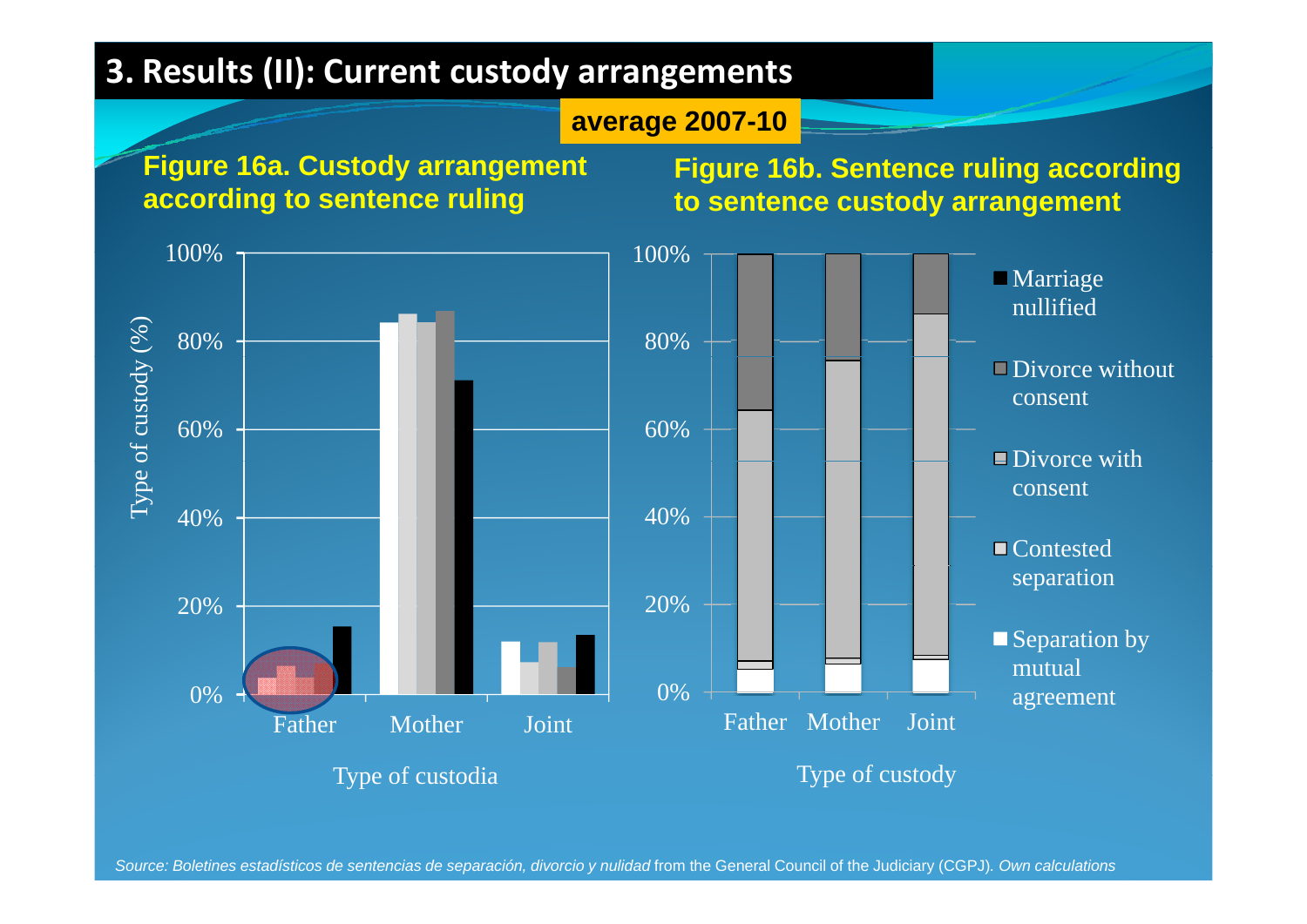**average 2007-10**

**Figure 17a Alimony paid by according to custody arrangement**



**Figure 17b. Food allowance payments according to custody arrangement**



**\* Inverse paid by wife**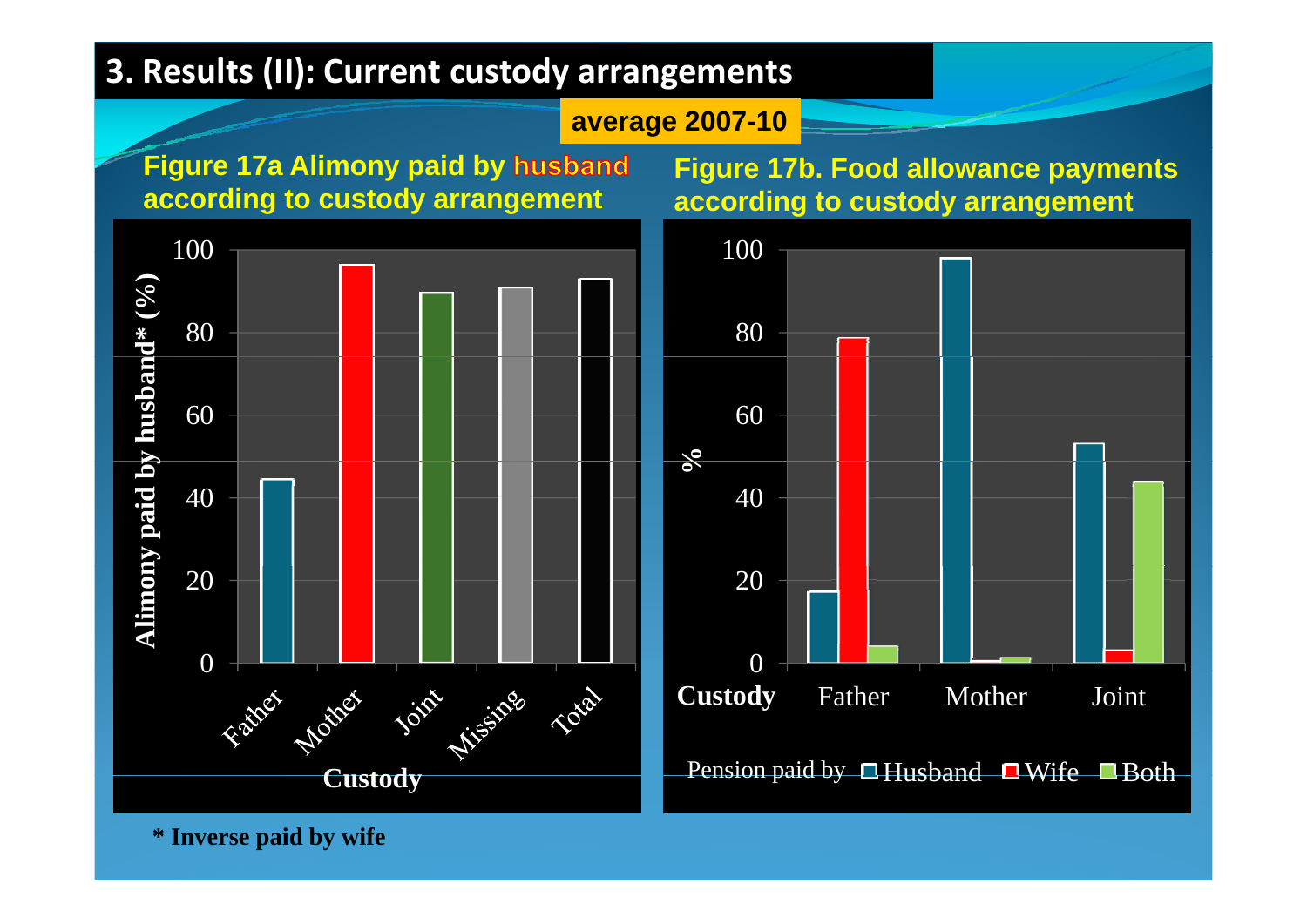#### **3. Results (III): Household composition (SILC data)**

**Households of single fathers as a proportion of all households with g pp dependent children.** 

|              | Single parent<br>household, one or more<br>dependent children<br><b>SPAIN</b> | <b>Total with</b><br>dependent<br>children | $%$ single<br>father<br>hholds |
|--------------|-------------------------------------------------------------------------------|--------------------------------------------|--------------------------------|
| $ <$ 25      | $\overline{2}$                                                                | 11                                         | 18%                            |
| $ 25-29 $    |                                                                               | 64                                         | 2%                             |
| $30-34$      | $\theta$                                                                      | 221                                        | $0\%$                          |
| 35-39        |                                                                               | 440                                        | $0\%$                          |
| $40 - 44$    | 5                                                                             | 697                                        | $1\%$                          |
| > 45         | 27                                                                            | 1754                                       | $2\%$                          |
| <b>Total</b> | 36                                                                            | 3187                                       | 1%                             |

| <b>FRANCE</b> |                |            |       |
|---------------|----------------|------------|-------|
| $ <$ 25       | $\overline{2}$ | <b>22</b>  | 9%    |
| $ 25-29 $     | $\overline{4}$ | <b>102</b> | $4\%$ |
| 30-34         |                | 289        | $0\%$ |
| 35-39         | 10             | 552        | $2\%$ |
| $40 - 44$     | 24             | 599        | 4%    |
| $>45$         | 81             | 1246       | 7%    |
| <b>Total</b>  | 122            | 2810       | 4%    |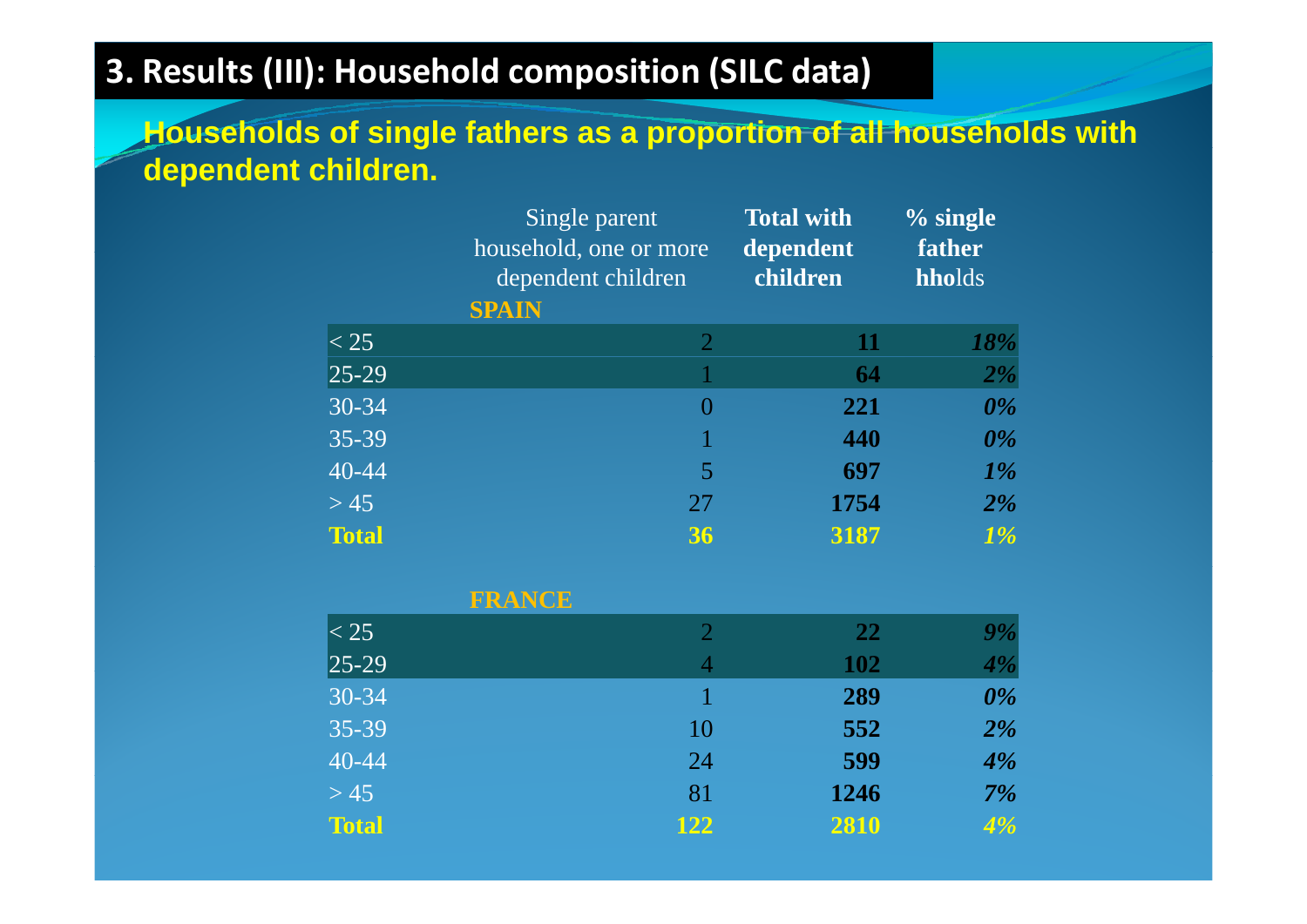# **4. Summary: Sole custody for father – net effects**

| <b>Variable</b>                 | Categories                     | B        | E.T. | <b>Wald</b> | g <sub>1</sub> | Sig. | Exp(B)            |
|---------------------------------|--------------------------------|----------|------|-------------|----------------|------|-------------------|
| Reference year                  | 2007                           |          |      | 168.511     | $\overline{3}$ | .000 | 1.00              |
|                                 | 2008                           | $-.123$  | .035 | 12.096      |                | .001 | 0.88              |
|                                 | 2009                           | .205     | .033 | 37.606      |                | .000 | 1.23              |
|                                 | 2010                           | .275     | .034 | 67.187      |                | .000 | $\overline{1.32}$ |
| Age at marriage of husband      | $\leq$ 25 yrs                  |          |      | 32.782      | $\overline{3}$ | .000 | 1.00              |
|                                 | $25-30$ yrs                    | $-.125$  | .029 | 18.185      |                | .000 | 0.88              |
|                                 | 30-35 yrs                      | $-.054$  | .038 | 1.967       |                | .161 | 0.95              |
|                                 | $35+$ yrs                      | .089     | .049 | 3.313       |                | .069 | 1.09              |
| Spousal age difference          | Homogamy                       |          |      | 37.264      | $\overline{2}$ | .000 | 1.00              |
|                                 | <b>Hypogamy</b>                | .117     | .044 | 7.054       |                | .008 | 1.12              |
|                                 | <b>Hypergamy</b>               | .164     | .027 | 36.762      |                | .000 | 1.18              |
| <b>Marriage Duration</b>        | $< 5 \text{ yrs}$              |          |      | 314.094     | $\overline{3}$ | .000 | 1.00              |
|                                 | 5-10 yrs                       | $-.014$  | .053 | .072        |                | .789 | 0.99              |
|                                 | $10-20$ yrs                    | .333     | .049 | 46.012      |                | .000 | 1.39              |
|                                 | $20+$ yrs                      | .634     | .053 | 145.302     |                | .000 | 1.89              |
| Previous marital status husband | Single                         |          |      |             |                |      | 1.00              |
|                                 | Divorced and widowed           | .067     | .059 | 1.291       |                | .256 | 1.07              |
| Duration of sentence ruling     | $< 6$ months                   |          |      | 100.967     | $\overline{2}$ | .000 | 1.00              |
|                                 | 6-11 months                    | .210     | .032 | 42.887      |                | .000 | 1.23              |
|                                 | $12+$ months                   | .398     | .042 | 91.431      |                | .000 | 1.49              |
| Claimant                        | <b>Husband</b>                 |          |      | 957.445     | $\overline{2}$ | .000 | 1.00              |
|                                 | Wife                           | $-.893$  | .031 | 817.892     |                | .000 | 0.41              |
|                                 | <b>Both</b>                    | $-.749$  | .034 | 491.997     |                | .000 | 0.47              |
| Decree                          | Separation by mutual agreement |          |      | 68.913      |                | .000 | 1.00              |
|                                 | <b>Contested separation</b>    | .384     | .105 | 13.276      |                | .000 | 1.47              |
|                                 | Divorce by consent             | $-.009$  | .054 | .029        |                | .864 | 0.99              |
|                                 | <b>Divorce without consent</b> | .261     | .061 | 18.397      |                | .000 | 1.30              |
| Minor children                  | One                            |          |      | 39.291      | $\overline{2}$ | .000 | 1.00              |
|                                 | <b>Two</b>                     | $-.162$  | .027 | 36.635      |                | .000 | 0.85              |
|                                 | Three+                         | .015     | .051 | .092        |                | .762 | 1.02              |
|                                 | Constant                       | $-2.973$ | .080 | 1390.164    |                | .000 | 0.05              |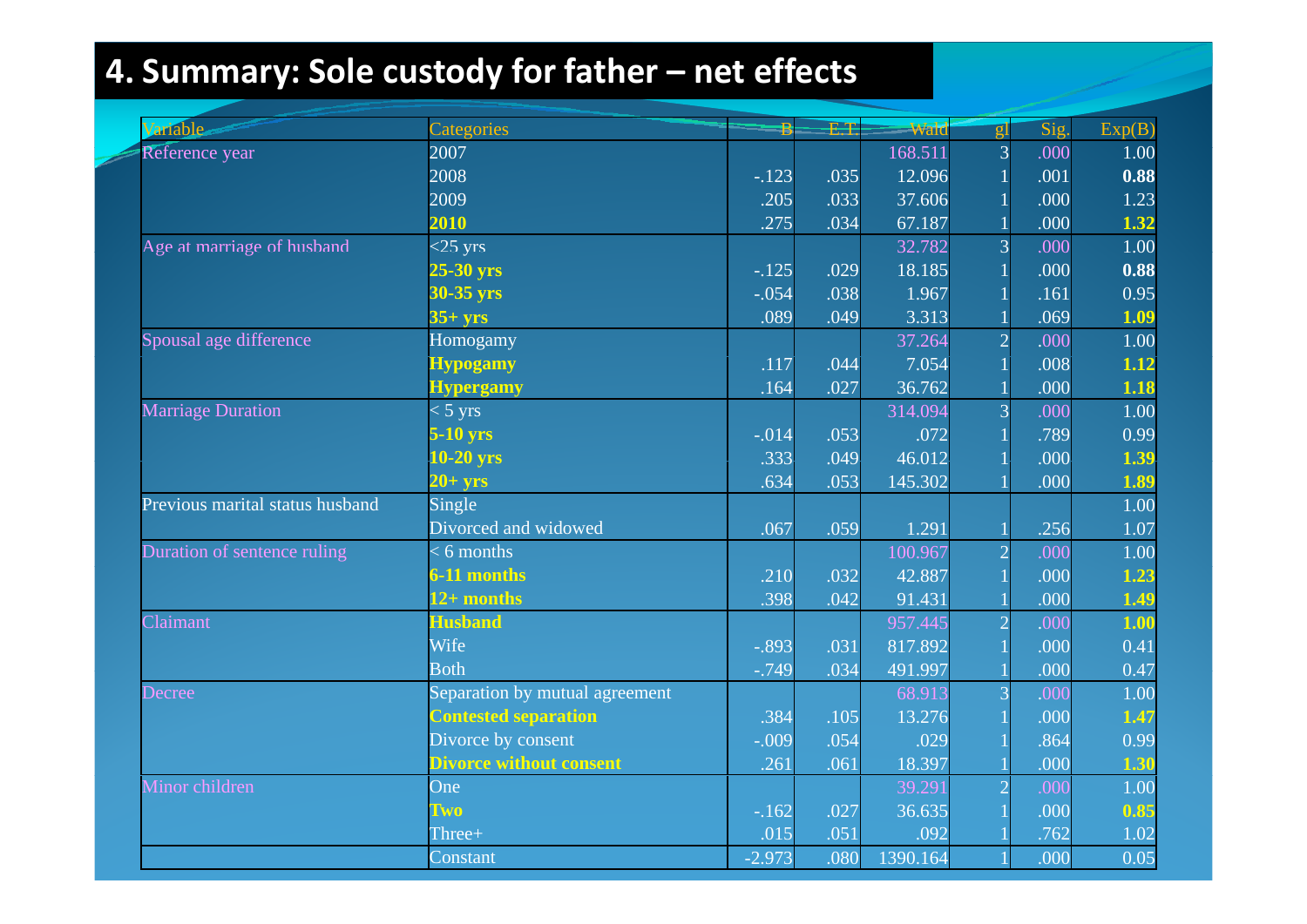# **5. Final remarks**

 $\bullet$  Divorce became legal in Spain in 1981 but divorce rates really began to take off after the 2005 Divorce Reform that facilitated the divorce process.

• The Divorce Reform also provided <sup>a</sup> legal framework for joint custody. Up until until then, in more than 90% of sentence rulings the mother was given sole custody.

• Since then, shared custody showed an initial increase followed by a stabilization at around 10% (2007-2009) and has since increased slightly to about 12%. Sole custody to the father has shown less change over time (around 5-6% since 2009).

#### • Based on the results:

• Given that marriages are more and more legally dissolved with the consent from both spouses, this may suggest that joint custody is likely to increase in the future.

• In terms of possible structural influences, the continuing increase in the age at marriage and less age homogamy could lead to more sole father custody.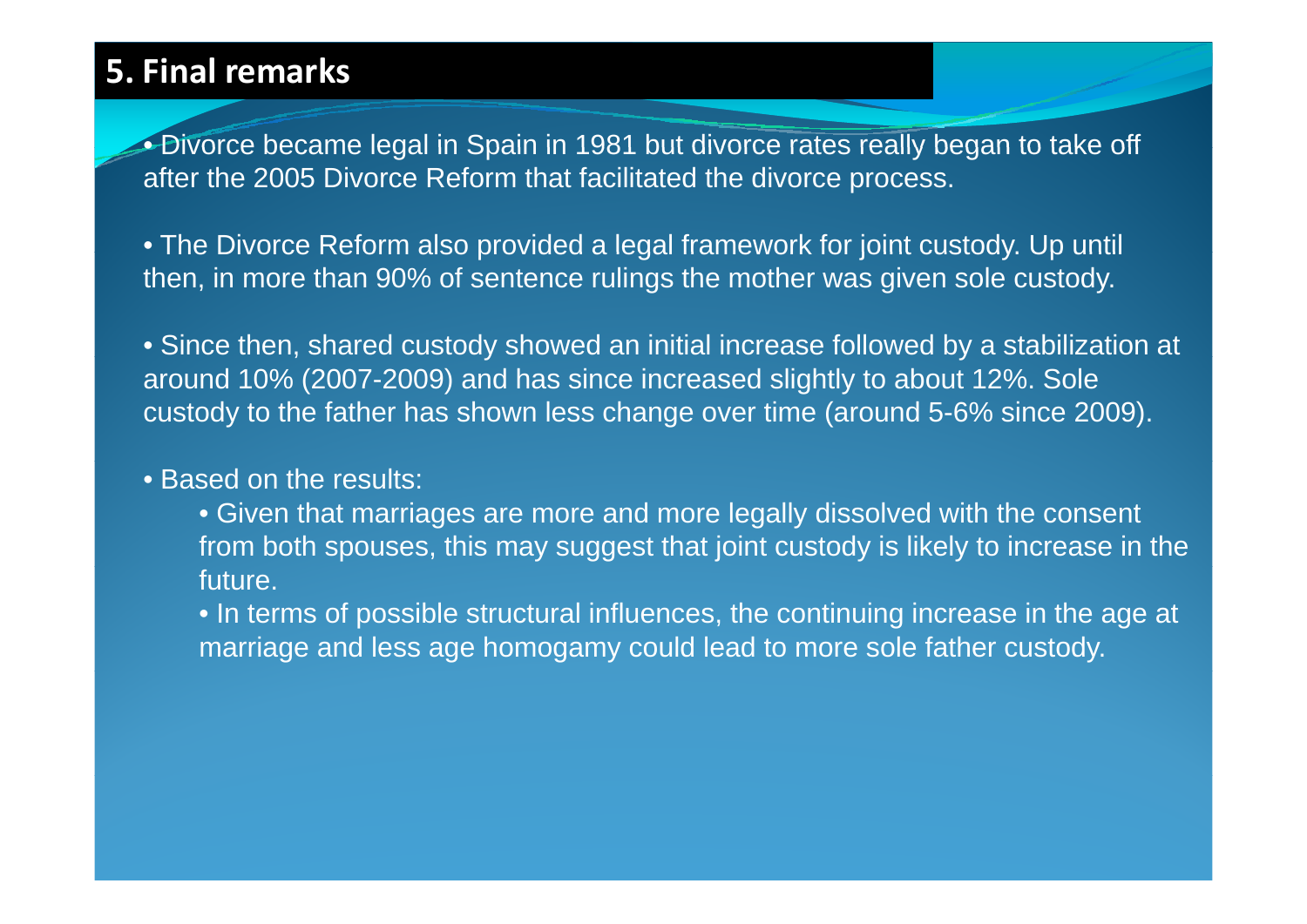#### **5. Final remarks**

Finally, while since 2007 the divorce decree data provide information that permits comparing differences in custody arrangements according to the characteristics of the divorcees and of the divorce process, the type of custody relates to the decision of the court but says nothing about the claimant's custody preferences or the claimant's motive for a particular type of custody or how the custody is finally carried out (i.e. the "physical joint custody").

For instance, while legal custody may be shared, this does not tell anything about the time that each parent spends with the child(ren) and if each parent contributes financially the same or not (corrected for disposable income). Indeed, there are different forms in how joint custody can be arranged.

These aspects should be considered in future research, although to do so this would require specifically designed survey data.